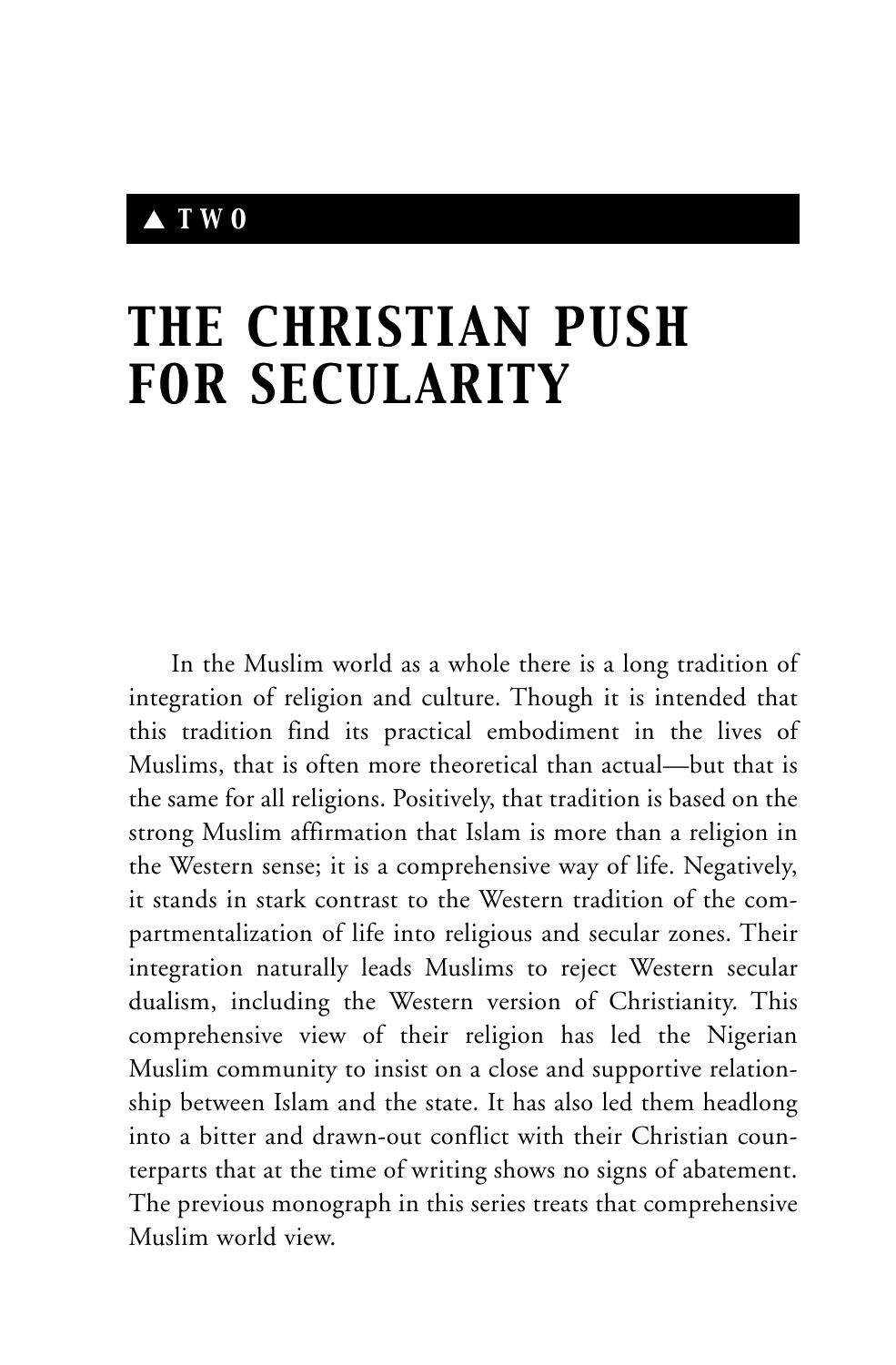#### 24 *Studies in Christian–Muslim Relations*

In Part 1, I describe and explain the Nigerian Christian understanding of their own position and their reaction to the Muslim world view. It will be shown that the motivation for their rejection is not primarily because of any basic theological or philosophical disagreement, though these are there. Rather, the Christian position is a strong reaction to a perceived Muslim plan to Islamize the country and on their Christian insistence on their own independent place in the Nigerian sun. In this struggle, the different views on the relationship between religion and Church to that of government and politics is a crucial issue. The Christian community in Nigeria, practically without exception, insists on some sort of a secular formula for that relationship.

It may be good to remember that from the beginning the debate—if such it can be called—was "most cumbersome and passionate" and "controversial" from both sides. It was a wake-up call to Christians.1 Muslims had been discussing the issues for some time before Christians warmed up to the subject. When Christians entered the discussion, they immediately began to advocate for a vague version of secularity, often confusing "secularism" and "secularity." In those early days, one Osita Okeki felt that Nigeria must be seen "as a secular state."2 George Hoomkwap similarly opted for a secular state, which he defined as "one in which no single religion receives official patronage or recognition to the exclusion of or in preference to others."3 Opposition to sharia was precisely because it was not secular or neutral.<sup>4</sup> Ever since, the debate has been raging, heating up the religious atmosphere to the point of bringing it to many violent explosions that are described in the earlier volumes.

To understand the Christian insistence on secularity, be sure to read Volumes 1 and 3 of this series. They contain a full description of the major riots as well as the complaints Christians have against government and Islam. The facts and views in those volumes form the backdrop to the Christian insistence on secularity and to the specific content they give the term. Their insistence on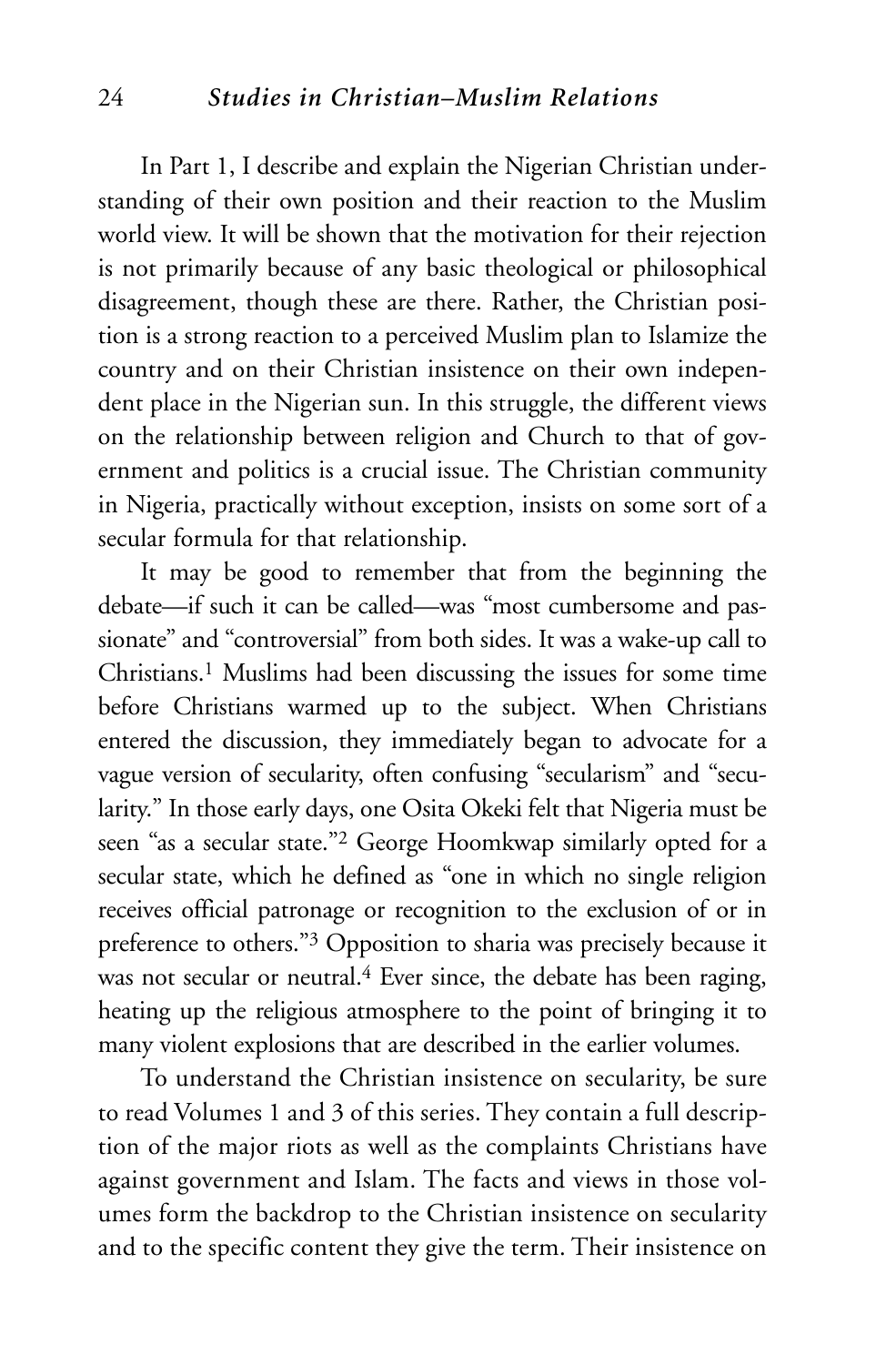secularity is squarely based on the concrete situation as they see and experience it. This insistence is grounded on a complicated heritage that combines strands of African Traditional Religion (ATR) and the Western version of Christianity. The latter, in turn, includes elements of residual Greek influences and of secularism. Of course, Islam is also part of that mixed heritage, even if only negatively.

## ▲ *The Christian View of Secularity*<sup>5</sup> \_\_\_\_\_\_\_\_

While some Christians, as we will see, provide definitions of secularism or secularity, too many of them regularly use the term "secular" and its derivatives without careful definition. Ilesanmi refers to the "confusion over the appropriate meaning of the concept of the secular state."6 This environment of carelessness often creates confusion and sometimes puts Christianity in a bad light. The Fifth National Congress on Evangelization of 1988, for example, published a communique in which it asserted that "this nation is a secular state."7 It did not further define the concept. How they thought to evangelize Muslims while publicly waving this hateful flag in front of them is beyond me. They were calling on the members of the Constituent Assembly, a body that included many Muslims who define secular and all its derivatives as "godlessness," as I have shown clearly in Monograph 4.8 Muslims have so often explained their understanding of the term that Christian leaders have no excuse for lack of awareness on this score. To remind Muslims of the secular nature of the country without defining the term was hardly doing them or even themselves a favour. In a Muslim context, a simultaneous call for evangelism and secularism or godlessness is about as confusing as one can get. Such Christian statements only increase Muslim confusion about Christian goals and add fuel to the fire that is Nigeria.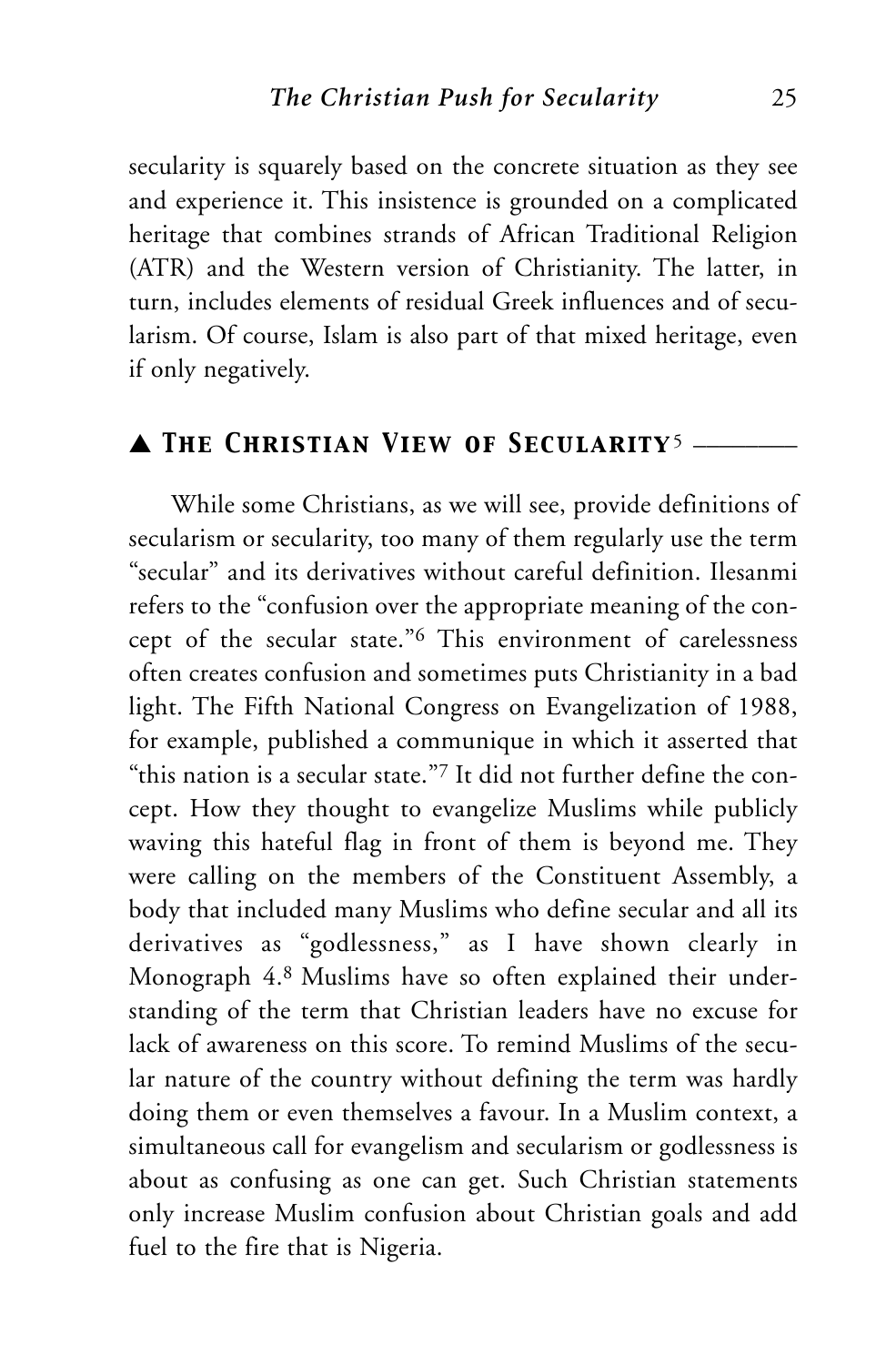Fortunately, not all Christian spokesmen are that vague. Archbishop John Onaiyekan emphasizes the need for careful definition. He finds the popular claim that "Nigeria is a secular state" singularly ambiguous. The bitter debate during the 1978 Constitutional Assembly was "very prolonged" precisely because of lack of careful definition. Onaiyekan's very helpful discussion on this issue forms Appendix 1. He rejects as irrelevant the famous Caesar statement by Jesus, an issue that Christians frequently bring into the discussion. It addresses "a totally different issue," he insists. He then proceeds to discuss various types of secular nations and shows there is a great variety, ranging all the way from rejecting God to actively promoting religion, the U.S.A. being an example of the latter arrangement. Given the variety of meanings, he concludes that the term should not be used as long as the main point is remembered, namely "that a Nigerian will always enjoy his full rights, no matter his religion, on every square inch of our national territory."9 A lot of grief might have been spared if his advice had been heeded.

Danjuma Byang, at various times pastor, sociologist and journalist, is another of the few trying to give careful definition to the term "secular" and its derivatives. Using dictionaries and a paper by lawyer Leonard Dan Nzadon, Byang draws a sharp distinction between "secularity" and "secularism."10 The former "is the attitude of neutrality and indifference to religion and religious considerations." Quoting from Nzadon, he writes that it "enjoins neutrality in the practice of religion." It is enshrined in the First Amendment of the American Constitution with its prohibition that "Congress shall make no law respecting an establishment of religion or prohibiting the free exercise thereof."

Secularism, on the other hand, "is a philosophy that seeks to eradicate the concept of religion and all religious considerations from public life." It is a negative, anti-religious stance. Byang continues: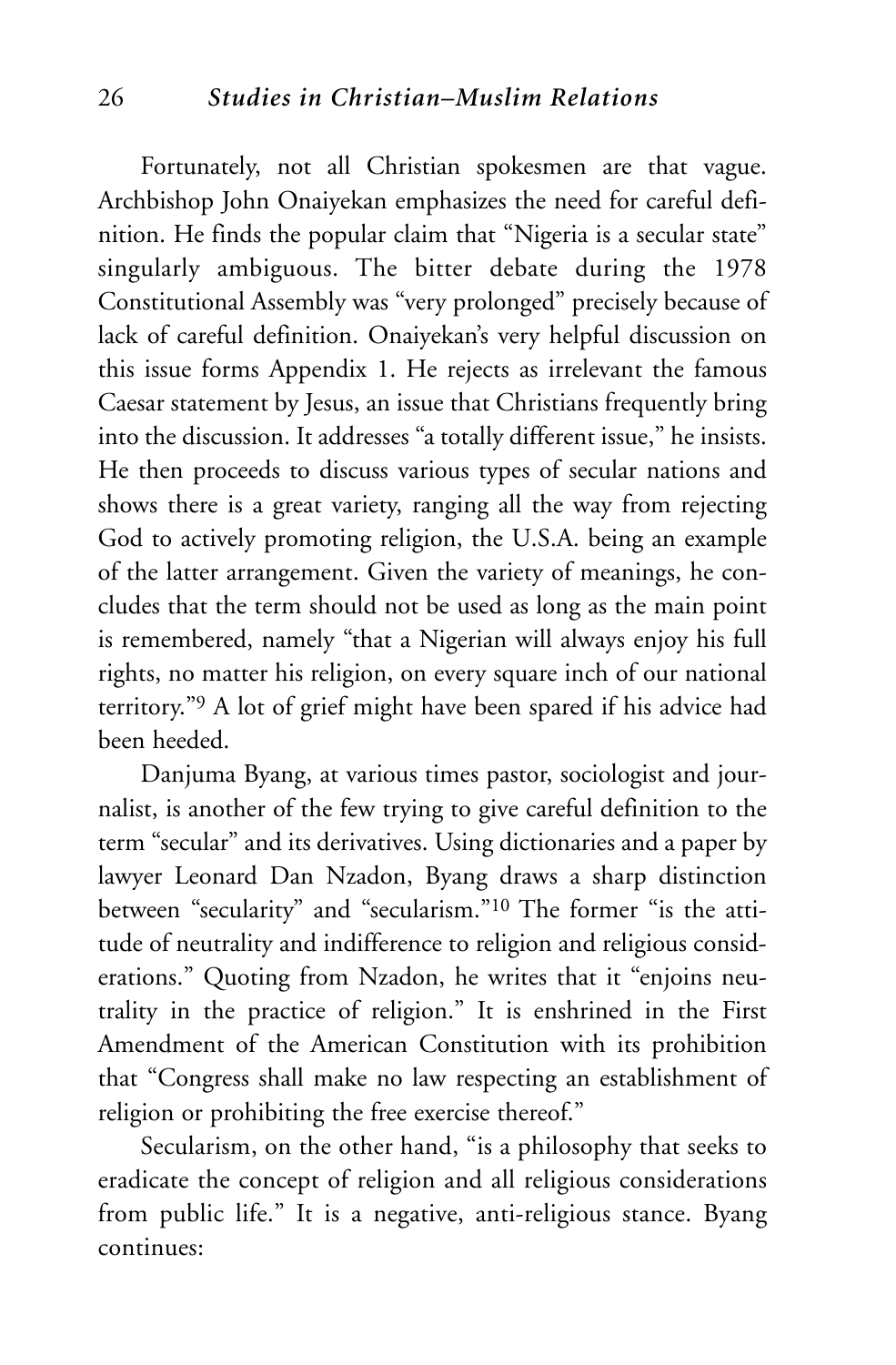*The confusion between these two concepts has often led many people to make unwarranted statements, thinking that those affirming Nigeria's secular status have the doctrine of secularism in mind. As people that believe in the existence of the Supreme God and His centrality in history and in the day-today lives of people, we cannot propagate that Nigeria adopt a philosophy that eliminates the concept of God and gets engrossed with only temporal and worldly affairs. But at the same time, we believe religion should be left to individuals and religious organisations to handle, without an unwarranted interruption by the state.*

*And if government wants to help promote religious ideas because of its positive influence on the citizenry, even then the principle of neutrality must be adopted.*

Further down, Byang asserts,

*Let it be affirmed that Nigeria is a secular country. And it had better remain so. But if, for any reason, we want to desecularize the country, the different religious faiths must be taken into consideration. Equitable treatment must be given them all. That is how we can achieve unity in diversity, which in turn is the idea of a pluralistic society.*<sup>11</sup>

As I compare Byang's definitions with those found in other dictionaries, I find the rather absolute distinction between the two terms somewhat arbitrary.12 However, his intention is clear and very helpful in setting parameters. Though other Christian writers freely use the term "secularism" as the Christian goal, they largely understand it to refer to Byang's "secularity." This general practice creates a huge communication problem. Muslims, when they hear or read Christians talking about "secularism," assume Christians are calling for what Byang and almost all Christians with him, in fact, reject. This communication gap has outlived all the bloodshed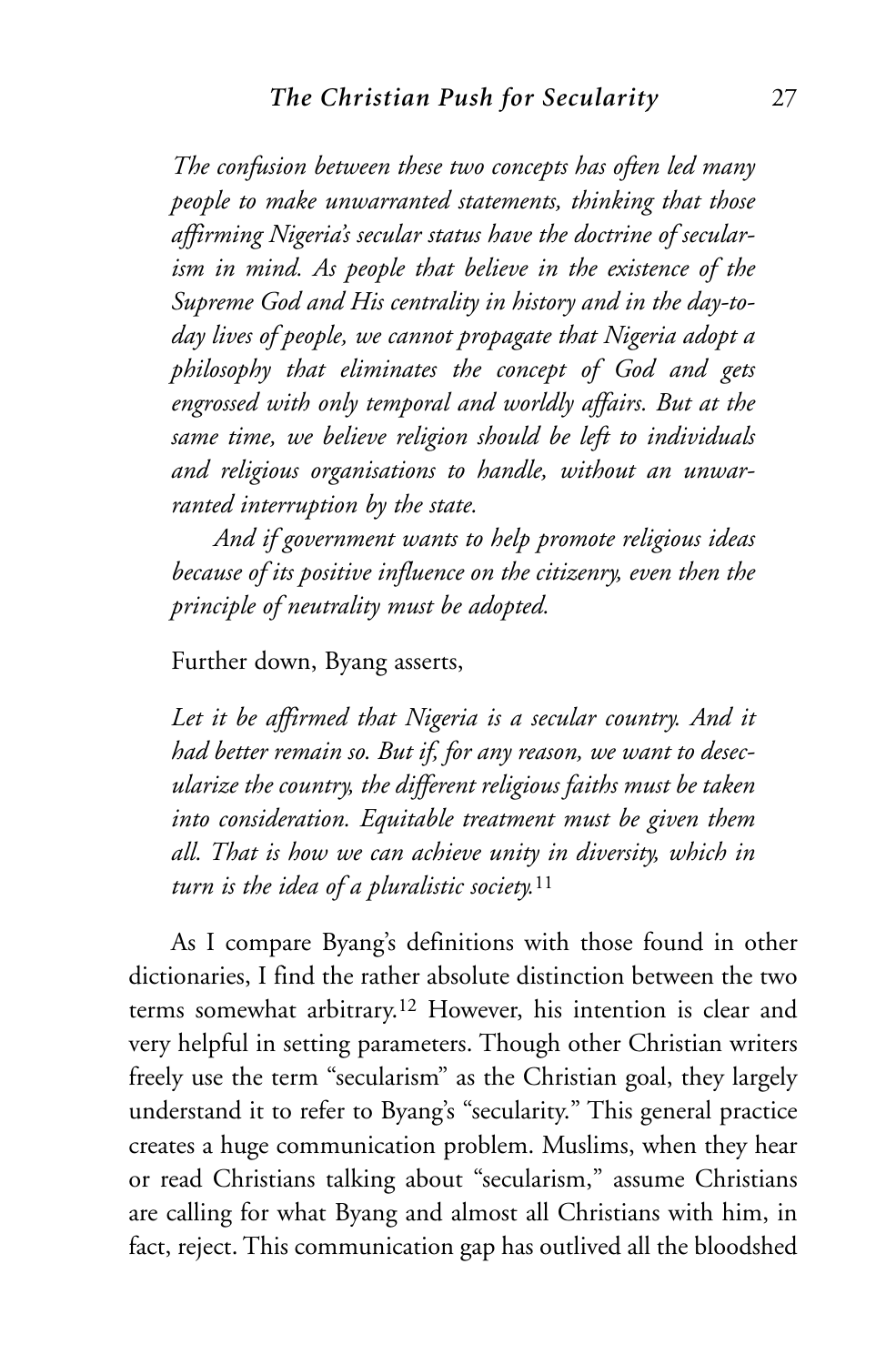of the past decades. I wonder what difference it would have made if Christians had been more careful and precise in their language. I am hereby calling on both Christians and Muslims to reread the above quote from Byang. It may help turn the ship around.

A year after the publication of Byang's book, the Christian Association of Nigeria (CAN) published one of its numerous communiqués that contains a list of grievances Christians have with governments, federal and state, that are allegedly in cahoots with Muslims.13 Item four, dealing with the secularity issue, closely follows Byang's terminology:

*We stand by and vigorously defend the secularity of the Nigerian state as implied in the 1979 Constitution and its Draft Revision going on in the Constituent Assembly. We understand secularity in the Nigerian Constitution to mean that in a multi-religious society, the state and the government must not adopt any religion as state religion, nor favour any one religion through overt or covert acts.*<sup>14</sup>

At a conference on dialogue between the two religions, Habila Istifanus presented one of the best Christian papers I have read in this struggle. It is better than most because of its irenic spirit of humility, a rare commodity in this context. He said he had "one basic concern" in his paper: "What do Christians mean when they are talking of a secular state in a multi-religious state like Nigeria?" Like Byang seven years earlier, he did a dictionary search and then suggested "that to secularize means to remove from the control of religion, be it Church or Islam." This is a sloppy definition that does not seem to distinguish clearly between religion and religious institutions.15 However, Istifanus later explains he is talking of "institutional secularization of society; that is, replacement of official religious control by a non-ecclesiastical authority."16 He is definitely not talking about taking religion out of life. Throughout his paper, he freely uses the term "secularism" rejected by Byang.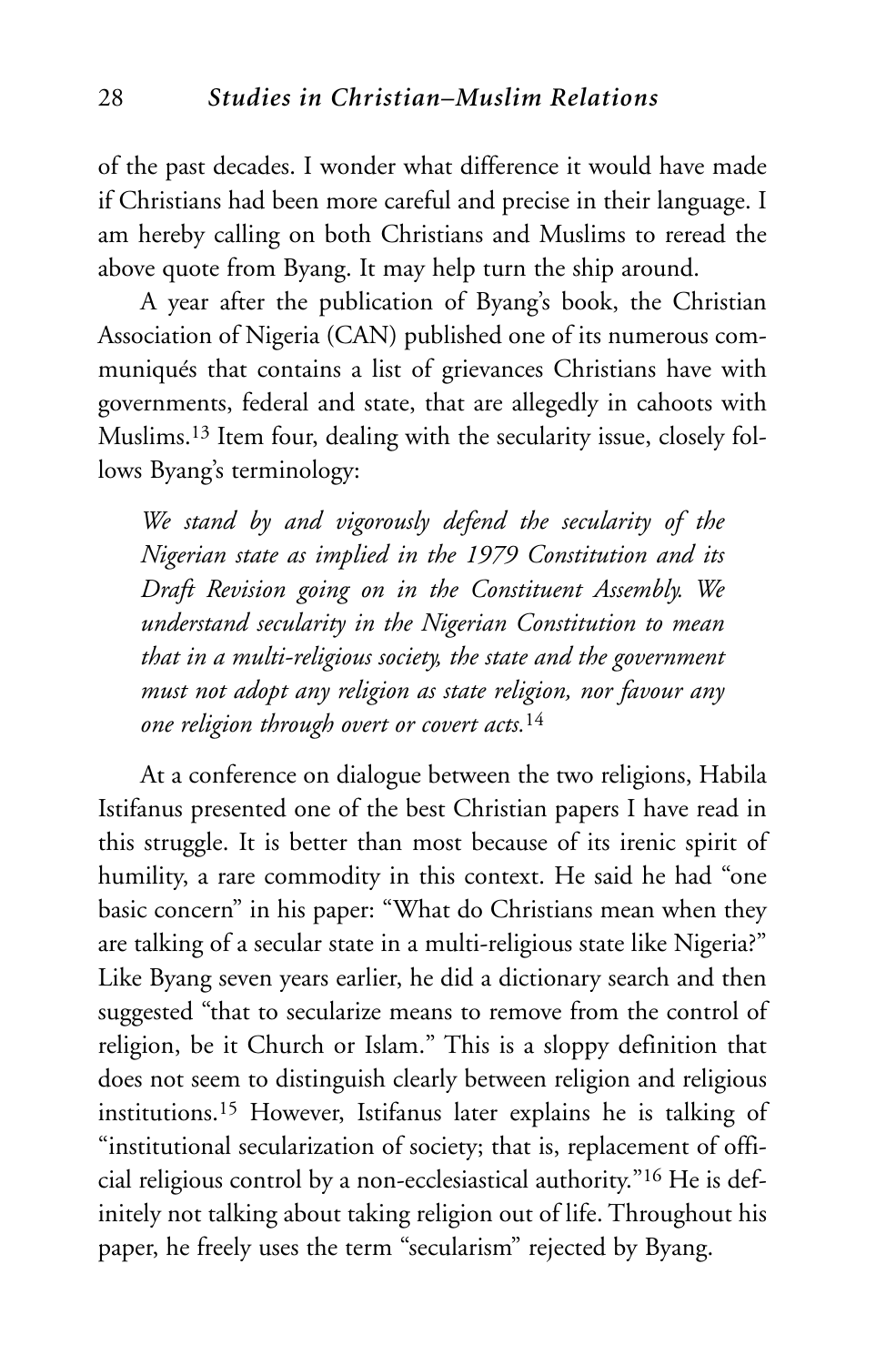Istifanus raises the question as to whether the Western concept of secularism is "any different from what we have in Nigeria." In fact, he argues, it is different because of the local context and implies that it is therefore irrelevant to the Nigerian context. Some Westerners regard secularism "as a religion of its own" that is "antagonistic to Christianity."17 I suspect he adduced this subject to pre-empt critique by Westerners of the Nigerian Christian call for secularity.18 It appears that Istifanus forgot momentarily that Muslim critique of Western secularism is very incisive and definitely important in the context of the Nigerian debate.

David Ihenacho published a response to a lecture delivered at Harvard by Professor Auwalu Yadudu of Bayero University, Kano, about the sharia. In this discussion, Ihenacho makes the same distinction between secularism and secularity we have already met above. Allow me the following lengthy quote:

*I think the confusion of the sharia advocates like Yadudu comes from the meaning of the word "secular." To a certain extent, such a government is indifferent to religious practices in as much as such practices do not undermine the democratic constitution whose essential nature "secular" declares and protects. Webster's Third New International Dictionary describes "secular" as not formally related to or controlled by a religious body.*

*Yadudu's confusion in this situation becomes clear when he equates "secular" as in secular state with "secularism." This is tragic. "Secularism" is a totally different terminology. It is descriptive of an attitude, a way of life and a world view. Secularism is a mindset. It is a philosophy that attaches value only to perceptible things. For secularism, the physical world is the end of all things. It is the really real. Nothing exists, but what we see. So the end of human aspiration should be to improve this world. For this type of philosophy, religion is completely out of place in the affairs of*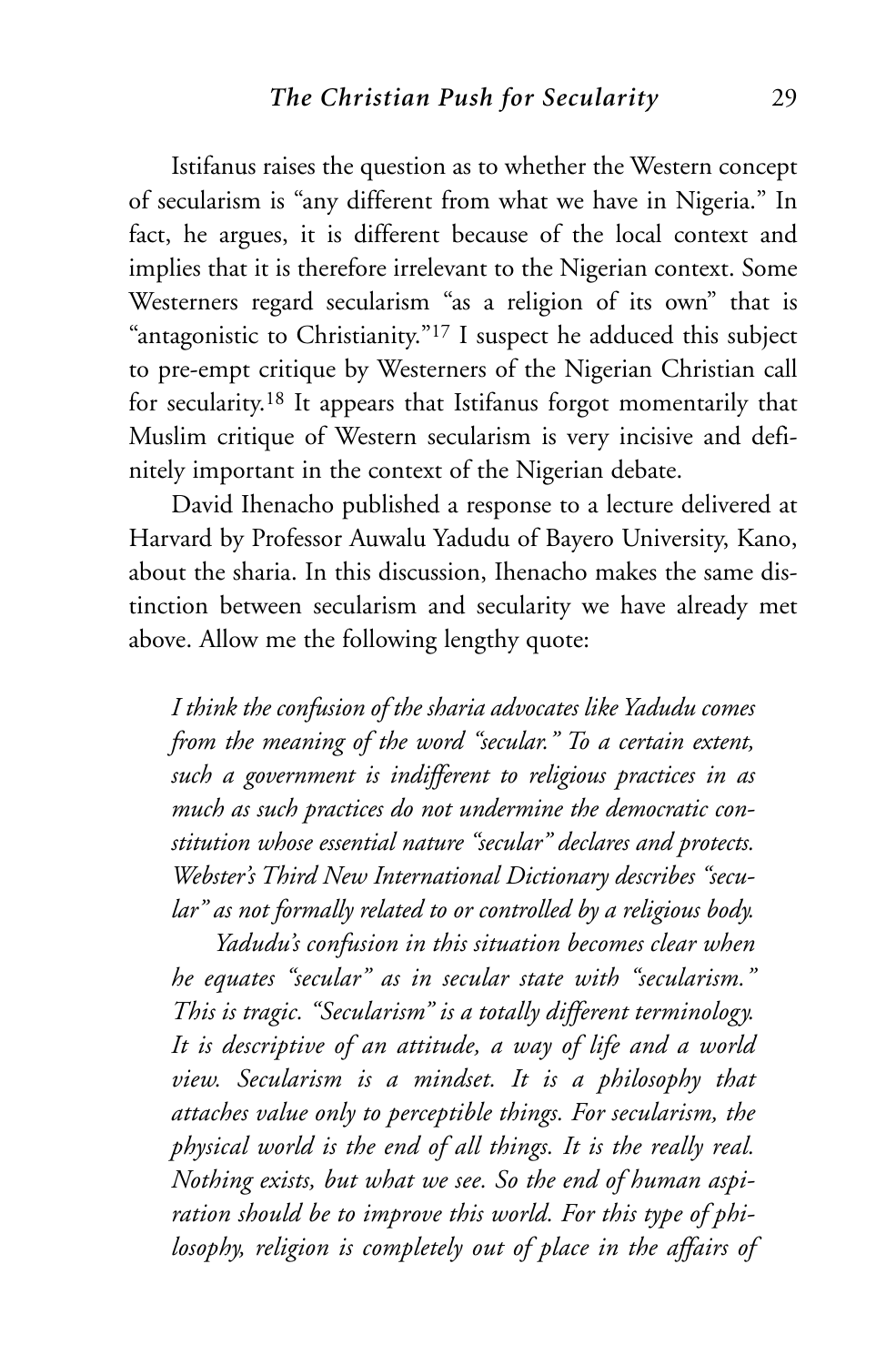*the world. The physical world has its laws and ends which must be explored through science to improve both the world and the conditions of human beings. As one can see, this mindset is totally opposed to religion.*

*But a secular state is not necessarily opposed to religion. It only says that it will not depend on religions for its existence and will not sponsor any religion. But most importantly, it does not say that it will kill off all or any religions as secularism professes. Secularism is the extreme type of the mindset that underlies a religious state. This is because it is only in secular states that the different religions can thrive.*

*No religion thrives in a secularist state. And in the socalled religious states, only one or a few religions can thrive. A religious state usually discriminates against some individual religions and ultimately kills off certain forms of religious practices in order to prop up and support the one(s) it arbitrarily upholds. Religious states have preferences and only their preferred religions thrive. For instance, the religious state of Saudi Arabia does not allow any other religion to thrive besides Islam. But the secular states like Italy and the U.S.A. allow all shades of religions, including Islam, the freedom to expand and blossom.*<sup>19</sup>

James Kantiok, an indigene from Southern Zaria now teaching in California, has little respect for the Council of Ulama, a body of Muslim theologians found in most Muslim countries that often serves as religious consultant to governments. Sometimes they are actually in control of an entire nation. Kantiok describes them as "a bunch of political hoodlums"; they lie; they mislead and misinform. His opinion of them is not much different from that of Muslim scholar Ibraheem Sulaiman.20 They even "showed a complete ignorance of Islam"! He faults them for the fact that Muslims "do not appear to be educated on the concepts of secu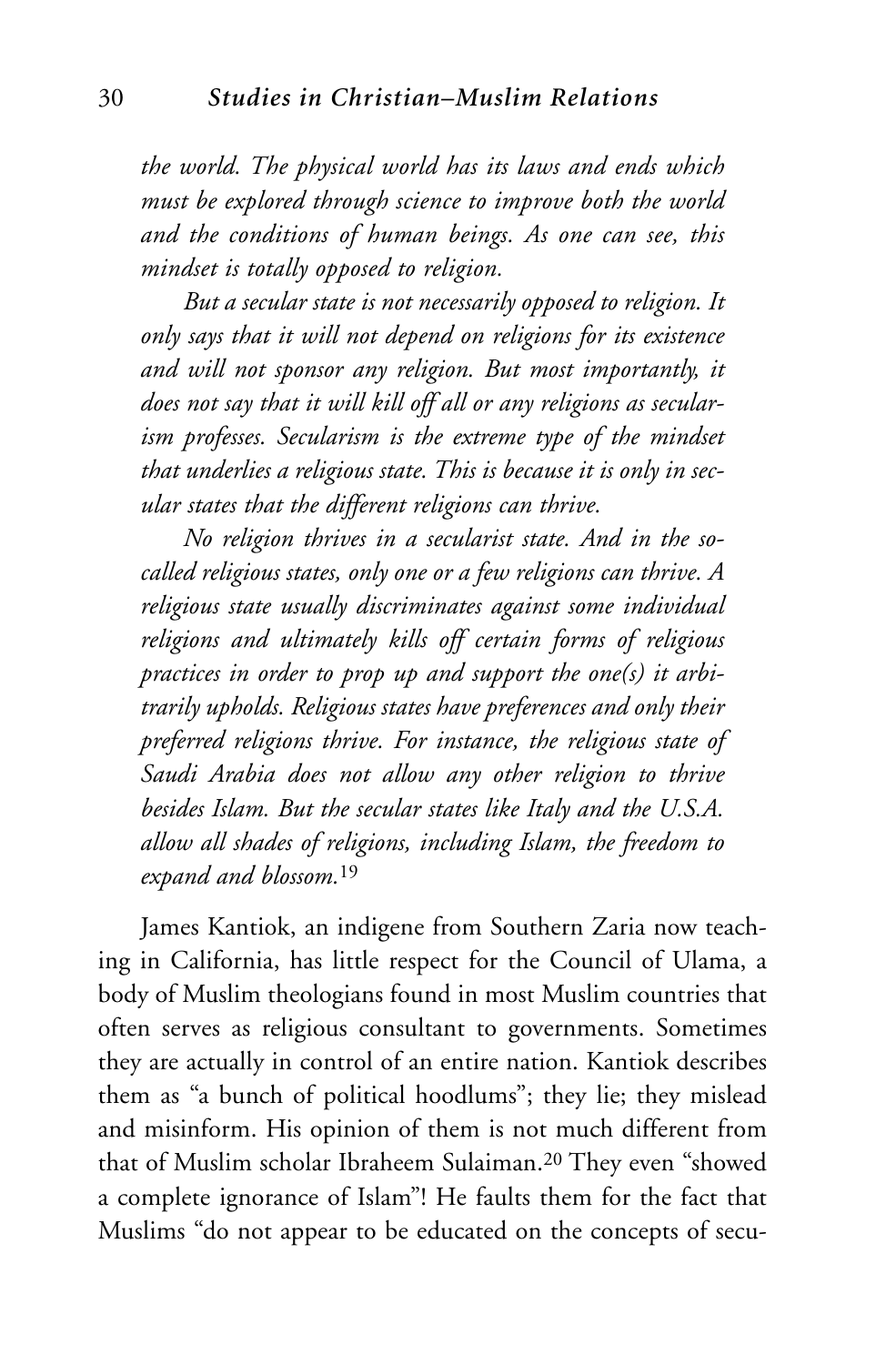larism. They fail to differentiate between secularism as an anti-religious movement and secularity as government neutrality." In one of their documents the Ulama urged "the government to set up a committee to find the origin of the word secularism in view of its misuse by Christians."21 I am puzzled at Kantiok's disgust with Ulama confusion. Is it not the Christians who constantly interchange these terms?

Mobolaji Aluko wrote about the fiasco of the Miss World Pageant that was scheduled for Nigeria during November 2002 but was at the last moment moved to London, U.K., because of the violence it had caused. He judged that Muslims conspired to have it cancelled from the beginning because the event went against their sensitivities. Nigeria being a multi-religious country, there is great need for people to develop sensitivity towards each others' religions. However, that can go too far. "No one wants to live perpetually with another person who demands sensitivity all of the time and who wishes to have one learn all of his sensitive points, otherwise he turns violent. I would rather not live next to that person." In this context, Aluko explained secularity to mean "that no matter what your private views are, before the law, no one religion is better or worse than the other, and so no one religion should be promoted over the other, nor would it be acceptable for their adherents to force their views on others."22 In other words, the purpose of secularity is to make legal space for and be sensitive towards each other's peculiarities, but not to force your way on the other regardless of the cost—which in this case was 200 lives.

Aluko provides titillating background information about the Miss World contest. The resulting religious riot in Abuja, he wrote, means "that capital city has lost its virginity as the central, secular capital city of Nigeria." The

*former belief of centrality, secularity and insularity from strife of Abuja was what the ambassadors of the U.S., the U.K. and*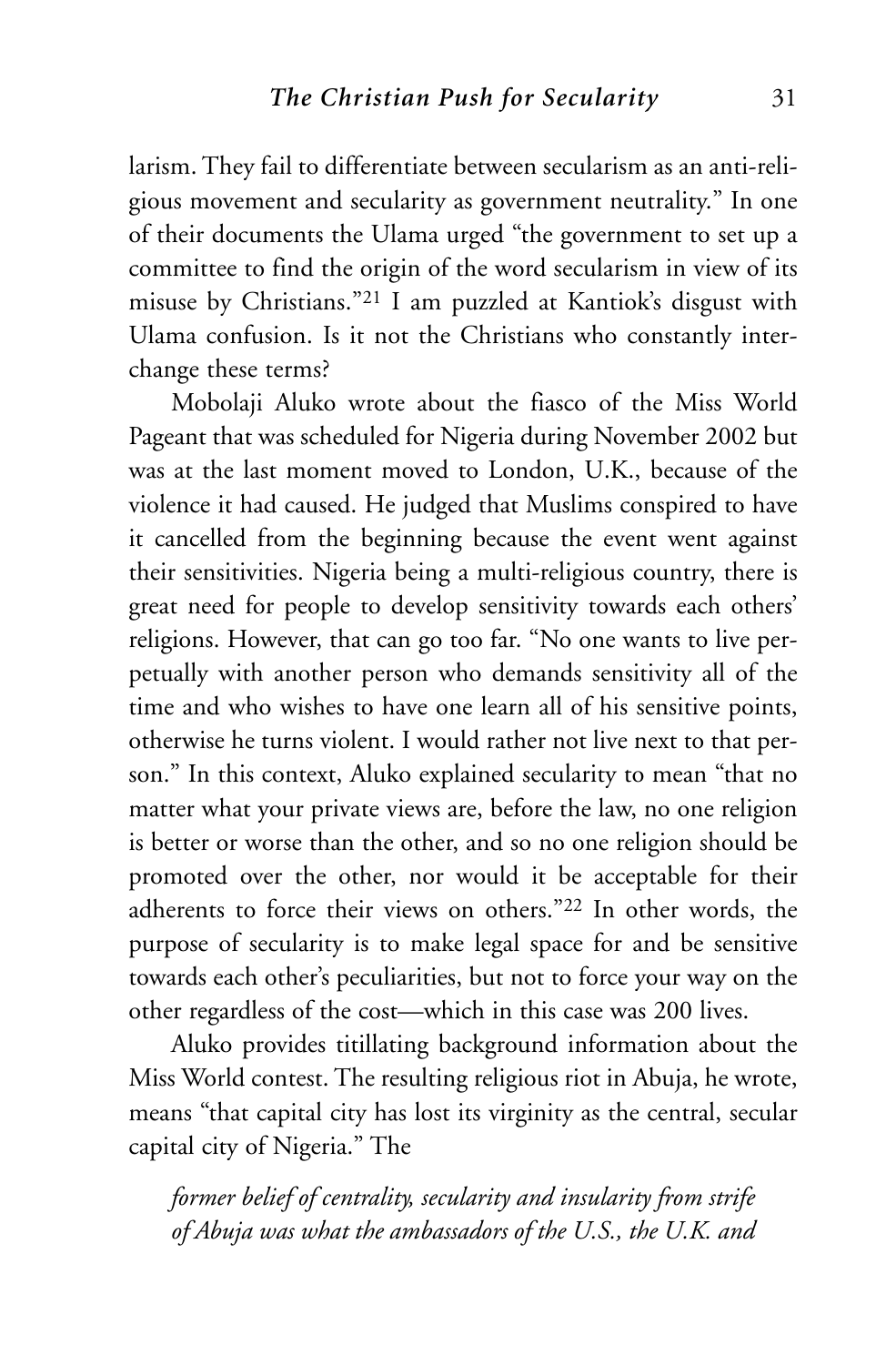*France wanted Mr. Ben Murray Bruce23 (according to an interview given by Bruce himself) to test. They hauntingly told him on the morning of that fateful day that the Miss World contest was moved to London, [but] if by 2 p.m. after Friday mosque prayers there was no religious riot in Abuja, then the contest could stay in Abuja. Why they said what they knew ahead of time was a puzzle to the hapless Ben Bruce. Within hours, Abuja failed the test: the Miss World contest was moved to London following mayhem and deaths in Abuja—and now we really know Abuja as a Northern Muslim city.*

*Or is it not?*

*No wonder that the distraught Miss Lithuania, when she was departing Nigeria for London, noted apologetically that nobody told her that Nigeria was a Muslim country! Or is it not?* <sup>24</sup>

If, as I have suggested in my articles on the pageant,<sup>25</sup> Muslims rejected the event at least partially because it would undercut their attempt to portray Nigeria as a Muslim country, then they surely succeeded—but at what cost in terms of lives and negative image of Islam! Theirs was at best a Pyrrhic victory. Nevertheless, at the end of the day, the view of Nigeria as a secular nation also took a severe beating in the global city. As to the thin pretense of Western governments not to be interfering in the details of other countries, well, so much for that myth as well! There they stood—in a huddle, like a mother hen protecting her baby chicks.

Various writers favourably associate secularism with American developments. Jacob Takaya regards secularism an American discovery in that country's experiment with a federal constitution in the context of its religious and other forms of pluralism. A central feature is the prohibition of state religion. Britain borrowed the concept and brought it to Nigeria. "Since then, though unstated,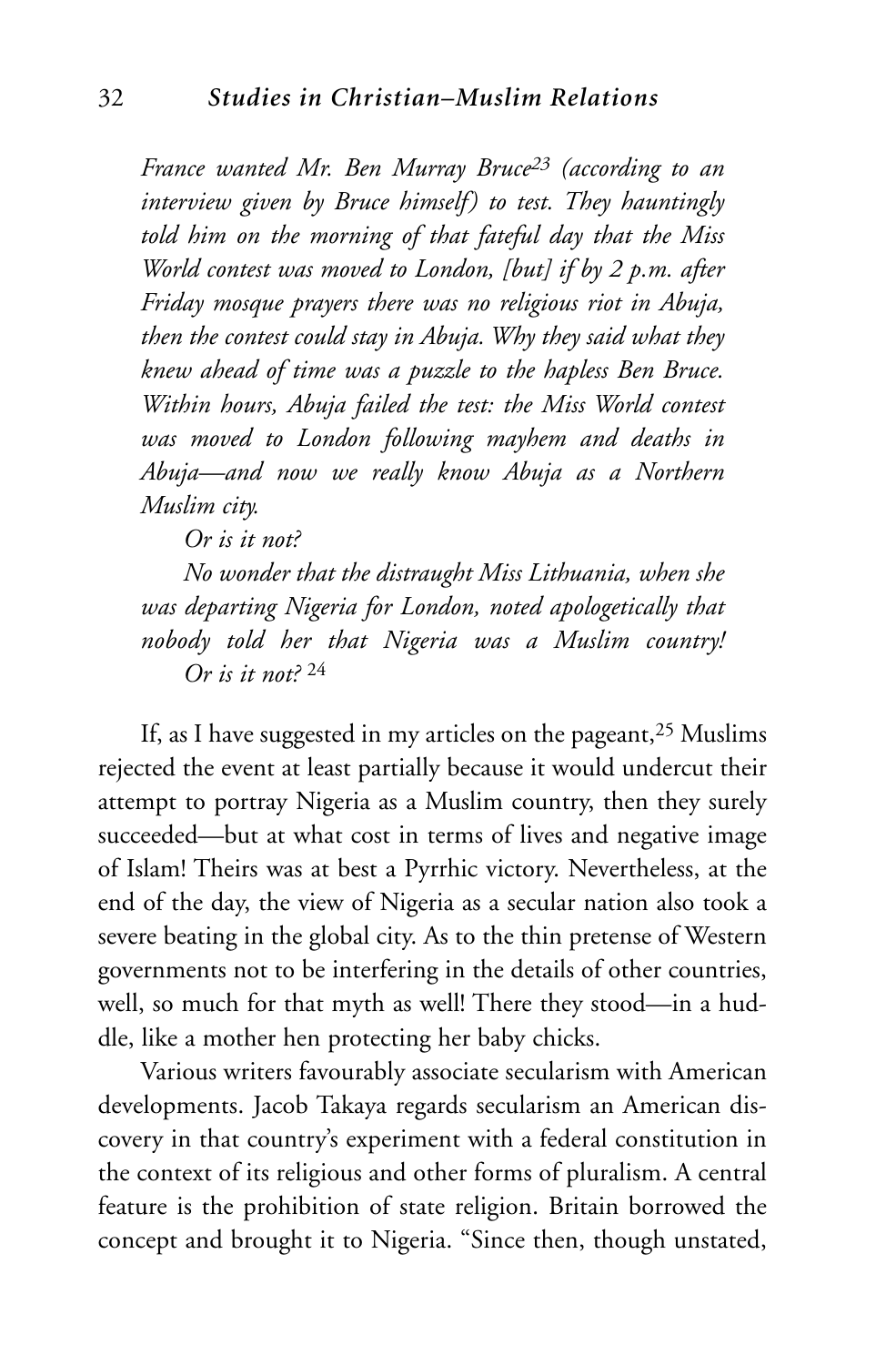Nigeria's various constitutions have consistently been based on secularist principles."26 In similar vein, Olisa Adigwe, writing on "Muslim Rage and 9/11," contrasts American society with Muslim societies. America values diversity and tolerance. Freedom is its watchword. People of different religions live harmoniously next to each other. All of these virtues are wrapped up in the concept of secularism, the very opposite of the repressive nature of Muslim societies<sup>27</sup>

## ▲ *Secularity: Separation of Religion and* POLITICS —

In the past, many Nigerian Christians thought of religion as contradictory to government and politics. Most did not reflect seriously on this relationship but instinctively went by the dominant Nigerian missionary heritage that includes a vague, undefined type of dualistic separation. This attitude received little challenge in earlier days, especially since it seemed an effective weapon in their struggle with Muslims. The Christian judge Massoud Oredola begins an article in which he refers to "two irreconcilables—religion and politics" in a context that did not at all require that kind of statement, but he apparently felt the urge to insert it.28

However vaguely people tend to use the term "secular," the popular meaning of it is clear. That meaning, as Ilesanmi put it, is "the constitutional provision for a functional separation of religion and state."29 Or, as Takaya put it succinctly, "Secularism, as a state policy, is the philosophy and practice of separating the affairs of government from religion." It is not to be construed as an "anti-religion policy" so much as "the refusal to recognise or grant more favours to one religion over others."30 There you have it: the working definition of the Christian community in their struggle with Islam.

Kantiok is a strong advocate for separation of "Government and Religion." "The religious question," he declares, "has become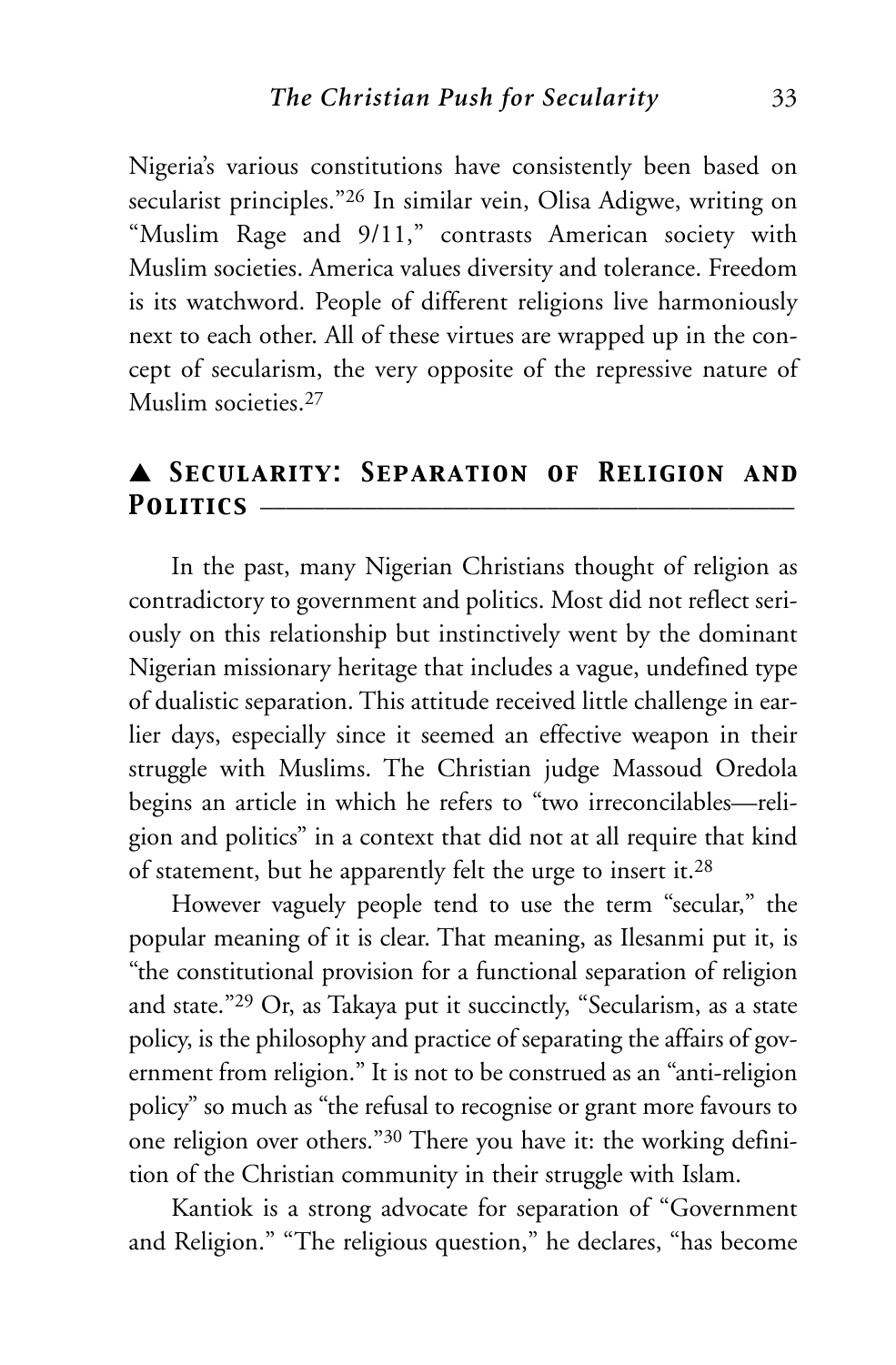a thorn in the flesh of government in the last twenty years." Those in power manipulate religion to retain power. For years, the government "has messed around with religion" to distract people from their socio-economic woes. The time has come for government to take "a firm stand on the religious affairs of the nation" in order to end "the flagrant abuse of our constitution that provides for the secularity of the country and a separation of Church and state. Government has no business interfering with religious questions and should therefore take its hands off and leave religious questions to the religious leaders." It must drop both membership in the Organization of Islamic Conference (OIC) and the sharia, both of them being religious entities. Kantiok calls for an end to government support of Islam in all its forms. But while he calls for government hands-off, he also challenges the government to "check the religious excesses of individuals and organizations that promote violence." This can be done through "relevant laws and agencies of government." So, hands-off, but at the same time…31

People insist on separating religion from politics for various reasons. Jacob Takaya argues that the "politicisation of religion [is] the greatest possible threat to the very survival of any multi-faith country, like Nigeria…" With "religious creeds [making] bad political bed-fellows," he asks, "how do we ensure their non-politicisation or, where it is already, their depoliticisation, in a multi-faith state like Nigeria?" He identifies this as "the fundamental question to be answered" if Nigeria is not to turn into another Lebanon. His answer is that "a secularist national idea system that respects and accommodates internal peculiarities, including differences in religious and ethical ways of life, is a necessity." The alternative is "to impose one's belief system on other citizens."32

Architect Dauda Ibrahim, a Christian Hausa/Fulani, was voted into political office by his almost totally Muslim constituency of Zaria. At one time, he served as state chairman of the Kaduna State opposition party. For a Christian, this was a rather sensitive chal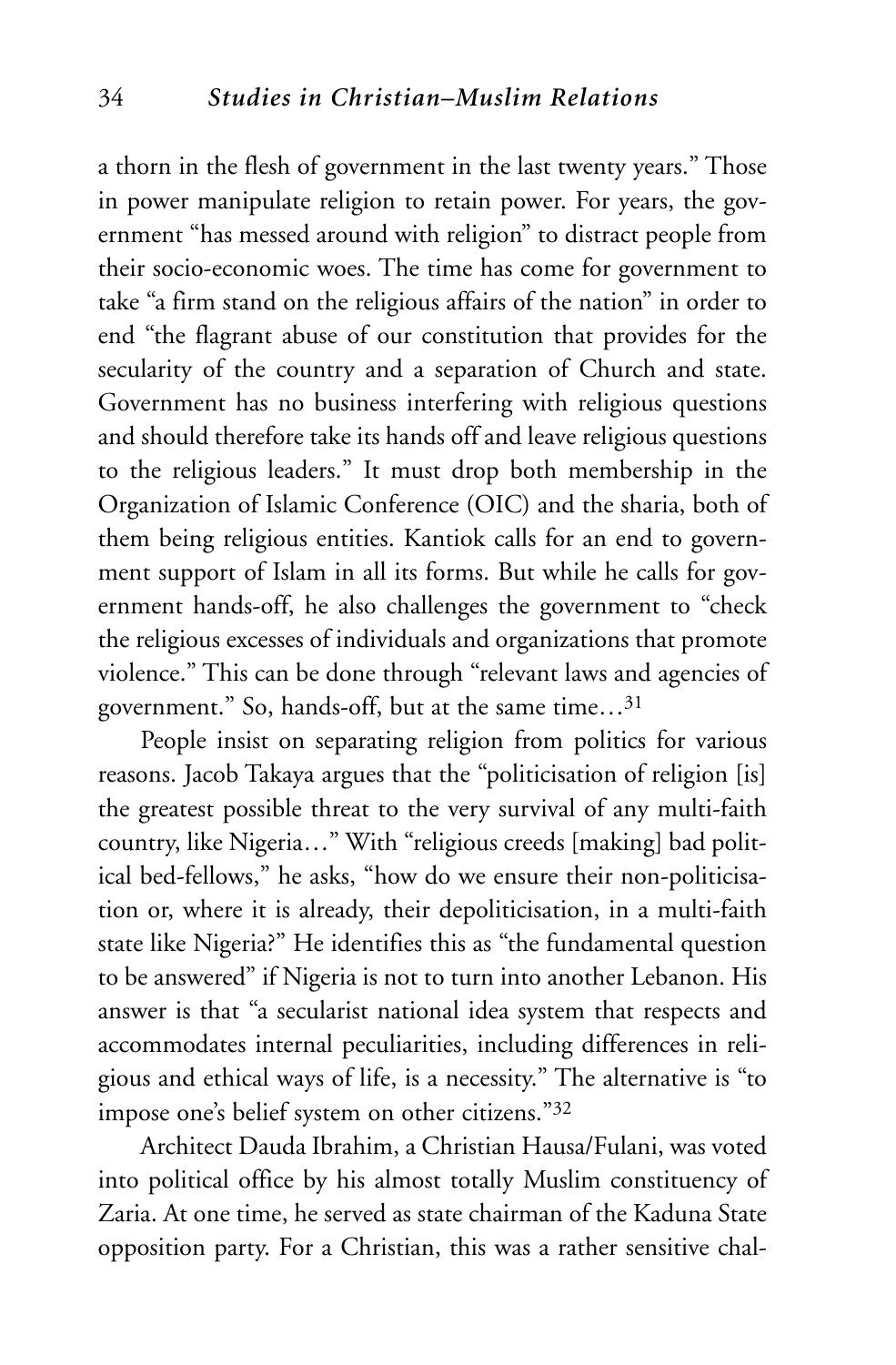lenge in a state where Muslims hold most of the political power. He was chosen by his Muslim constituency because of the reputation he had developed in other positions as a fair-minded and unbiased person. Ibrahim explained that the situation had not always been that open. Under Governor Balarabe Musa all high positions were given to Muslims. The same held true under Governor Lawal Kaita, with one major exception. Ibrahim explained his success as follows: "One of the things I have achieved in my politics is that there is no politics of religion. Everyone knows that Dauda Ibrahim is a Christian and does not discriminate on basis of religion." He added, "We have been operating here as a party and we have never brought religious consideration to any of our deliberations. We are fair to everybody."33 So, for Ibrahim, religion in politics spells partiality. It is the opposite to being neutral. Hence, in his sensitive Muslim-majority situation, there is no place for religion in politics.

The campaign period before the 2003 elections once again heightened interest in the subject. Sunday Mbang, the Moderator of the Presbyterian Church and successor to Okogie as President of CAN, allegedly openly promoted President Obasanjo in his campaign for re-election. Daniel Chonto Mang of Shendam, Plateau State, was offended that such a prominent church leader put his weight behind one candidate and thus seemed to commit "his flock" to a candidate Mang and many others would not support. This act was all the more offensive because Mbang allegedly had publicly reprimanded another Christian, Daniel Kanu, for campaigning on behalf of the former military dictator Abacha some years earlier. Mang concluded his letter as follows: "When men of God like Sunday Mbang begin to campaign openly for politicians and incumbent presidents, then the suspicion that they may have been compromised becomes very high. At this juncture, it may thus be imperative to canvass that religion and politics be separated."34 I find it interesting that during the heat of the 2003 elec-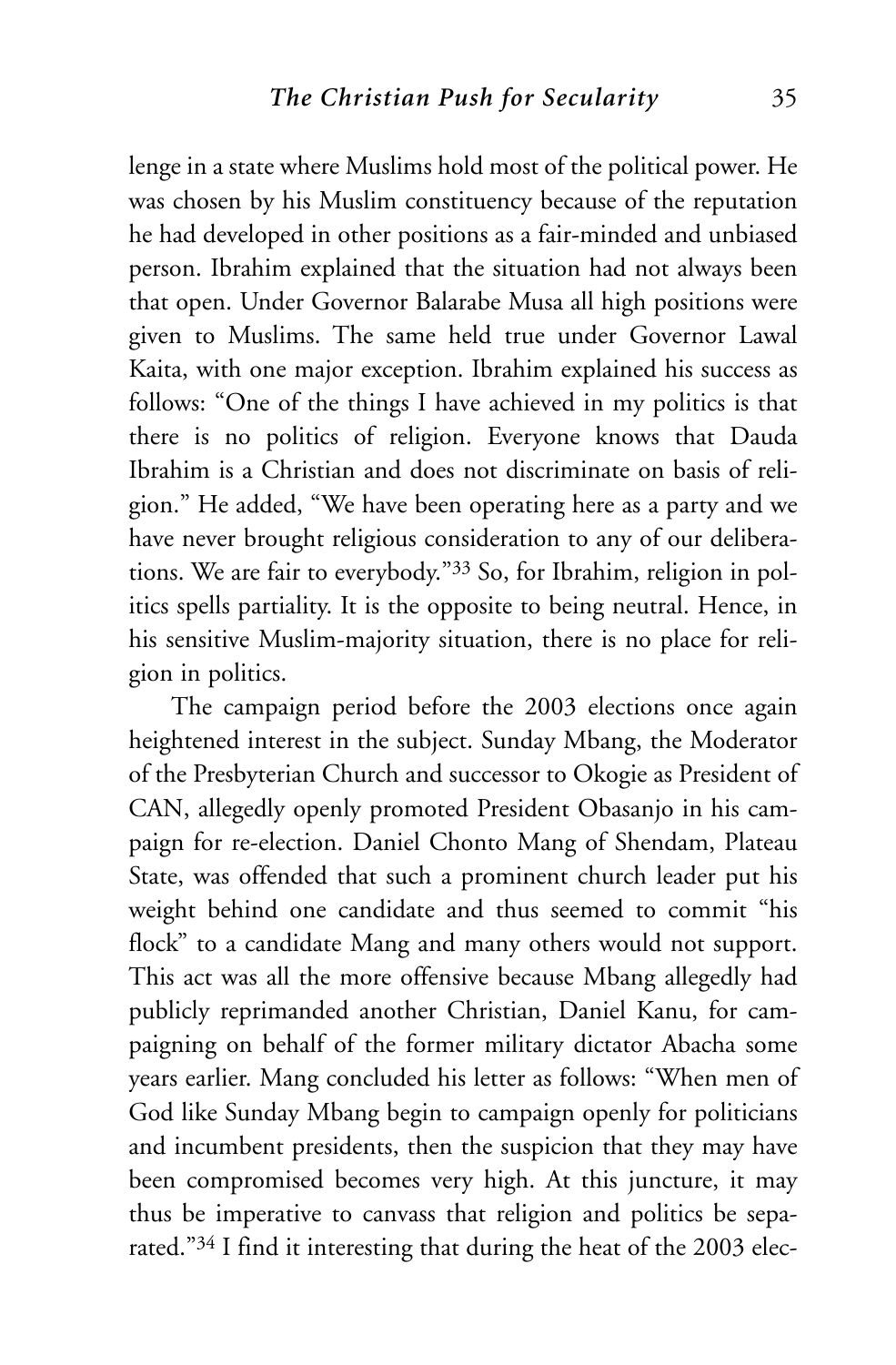tions, the same Mbang counseled that people should not vote exclusively on basis of the candidate's religion. Being Christian is no guarantee of good leadership from a politician, he averred. "A non-Christian may be more qualified."35

The line between legitimate support for government on the part of a religious authority and illegitimate politics can be razor thin. By the end of 2004, Mbang had not relented giving outright support for President Obasanjo. He defended Obasanjo's policies and predicted the latter will be appreciated more after he has left office. "President Obasanjo is my very good friend. Although people may have called me various names in the past about this, that does not matter."36

An ugly political row developed in Enugu between Governor Chimaroke Nnamani and a Catholic priest, Ejike Mbaka, that had already cost fourteen lives. Enugu is a state, it should be realized, with few Muslims and a very dominant Catholic Church. Some blamed the Catholic Church, particularly Mbaka, for the political violence. M. O. Ene, the author of the report I am summarizing here, concluded from the incident that "politics and religion are a dangerous concoction. Religion is not logic; it is about blind faith in the paranormal. Church and state should not mix." Further down in the article, Ene suggests that "the best way forward is to remove the church from the centre stage. Let the adoration be, and let the Church cut itself free of any semblance of partisan politics. That way, there would be pure partisan political opposition. Politics is good on its own. When mired in ethnocentrism or religious bigotry, everyone loses. This is why Nigeria is not working."37

President Obasanjo has a reputation as a deeply religious man. However, even he wants to keep religion and politics separate. In his 2003 inaugural speech, he noted "with apprehension that there is the tragic appearance of religion in our national politics. It is imperative that we nip this in the bud, because religion mixed with politics in a multi-faith country like ours portends destruction and devastation."38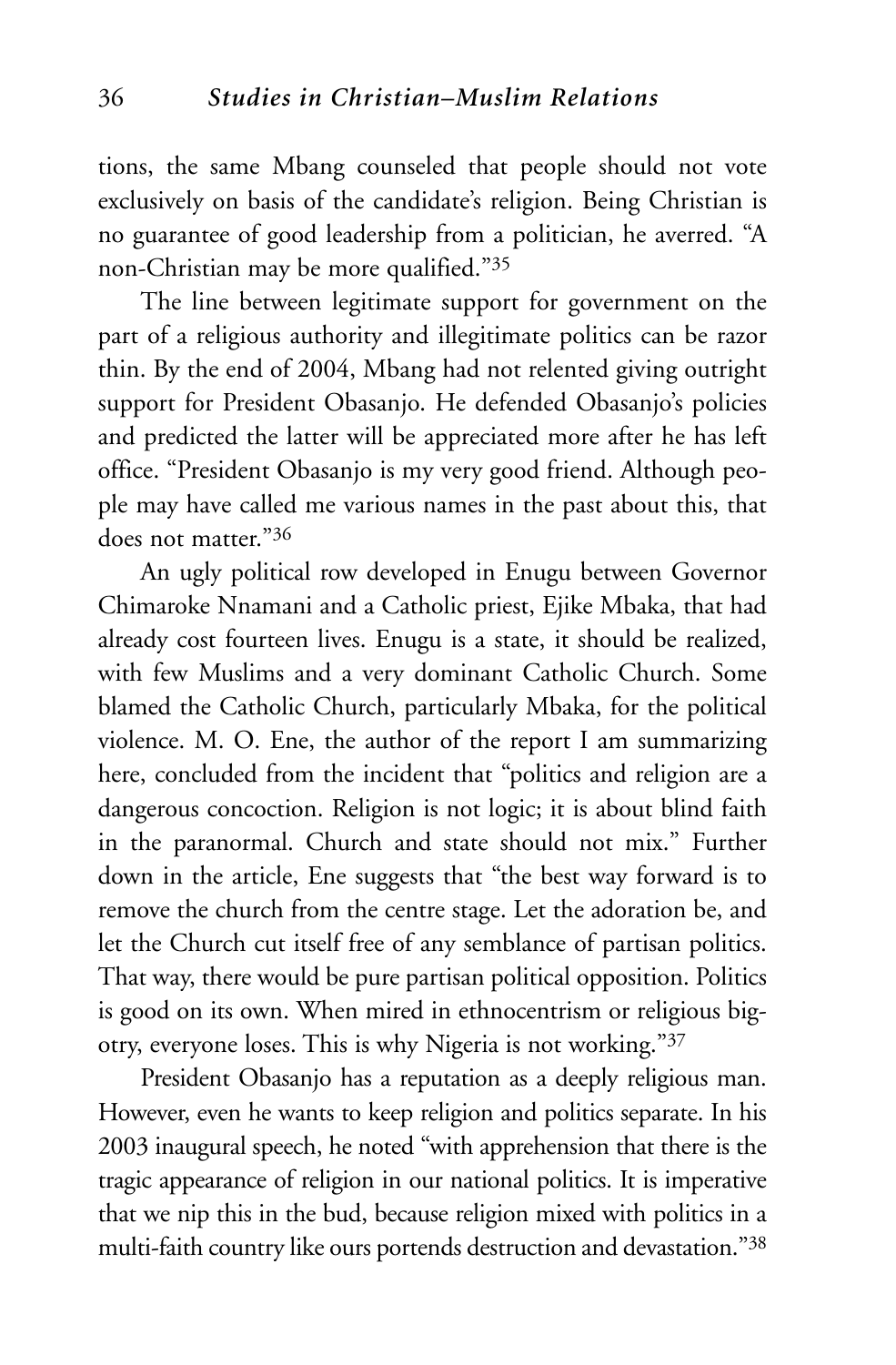The Christian Governor Dariye of Plateau State, a good four years prior to his suspension by the President due to steadily worsening religious violence in his state, described his state as a secular one and immediately added the explanation "that the people had the right to practice their religion without fear of molestation."39

Ola Makinde, Methodist Archbishop of Lagos and member of NIREC, in an interview with unnamed editors of *Newswatch*, similarly objects to the mixing of politics and religion. Those who do so, he affirmed, are politicians. "Some are military stooges who want the army to come back so that it will be business as usual." "People are now using religion…" That is why they "introduced political sharia." In answer to the question whether it is "possible to separate religion from politics," he responded, "It is very easy, especially for politicians. When Chief Obafemi Awolowo was premier in the West here, he never mixed politics with religion. He was the first premier to establish a Muslim pilgrims welfare board. That's a man with a large heart. We must understand each other. I am warning politicians to avoid mixing religion with politics. We must vote for leaders with a large heart."40 But is this really an example of separation?

If the meaning of mixing or avoiding the mix is not always clear from positive statements, it becomes clearer when you pay attention to what is rejected. For the above archbishop, mixing the two is an indication of a small heart that cannot embrace everyone, that is selective and discriminatory. One who does not mix them has a large heart and will help religions and communities of which he is not a member. His government will serve all the people and all religions. It is not partisan but neutral.

The above demands for the separation of religion and politics are the result of a perceived wrong mixing of the two that has led to friction and violence. Some recognise a legitimate political role for the Church. The Catholic Bishop of Awka in Anambra State, Simon Okafor, stated the Catholic position. The Church's role is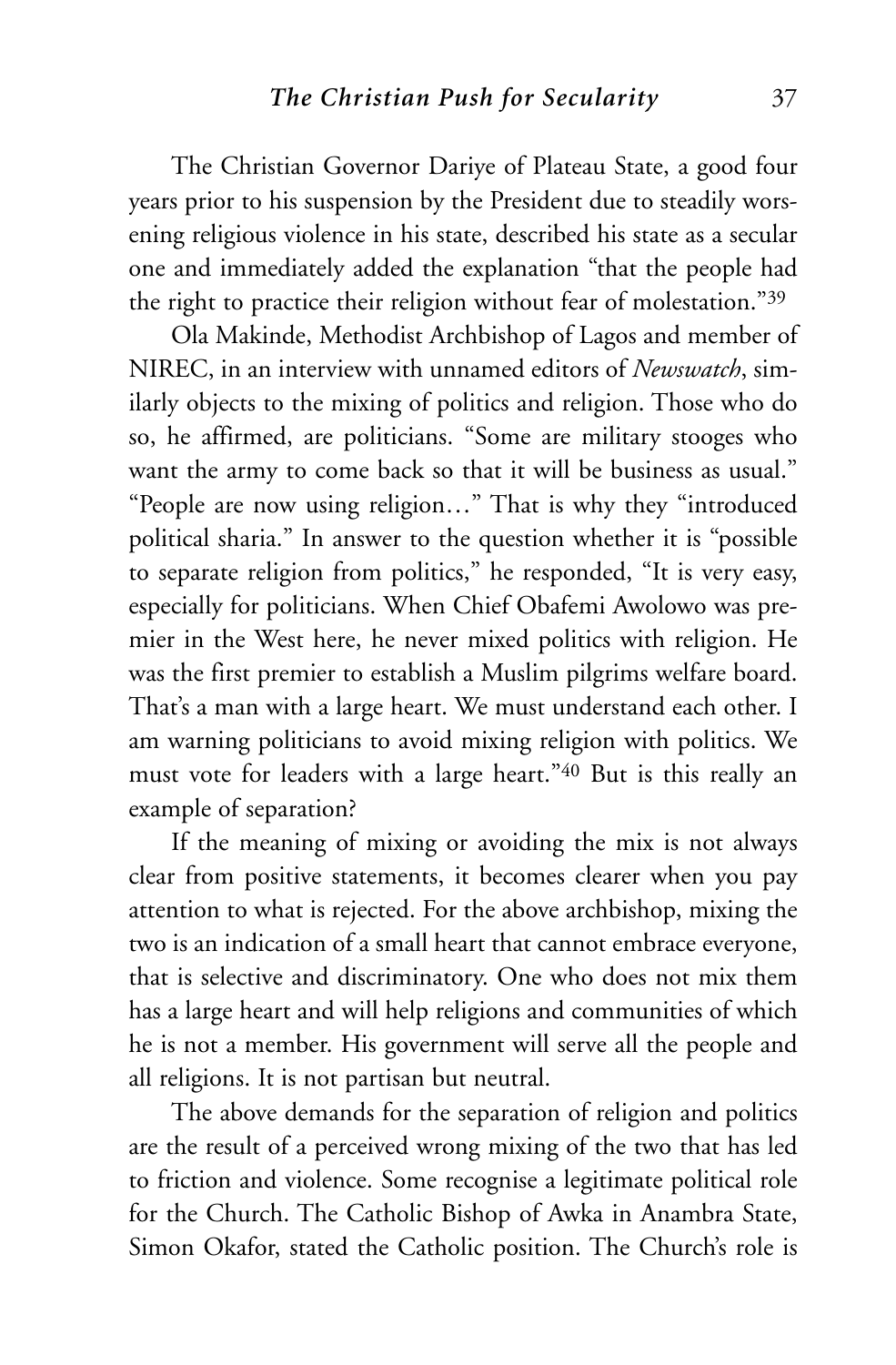"to only preach and give the principles of a just society." In other words, the Church's political role is that of teaching the basic underpinnings of politics. After that, it expects "people to vote according to their choice and convictions." He said that "the only thing that would attract the interest and sympathy of the Church for any of the candidates was humility. Christians would look out for one who will not use power to emasculate the people, but one who will bear the interest of the people at heart." A person will not be a "good leader because he is a Muslim or Christian, but a good leader acceptable to Christians would take care of the common good of the people, religion notwithstanding." As to the major Muslim presidential challenger, Muhammadu Buhari, "the important thing is whether he is equipped and ready, in collaboration with the Church, to find solutions to the problems of Nigeria." Okafor warned "against making religion an issue" in the election. Christians should "not consider religion as a yardstick for voting any presidential candidate. It is condemnable for the Church to use religion as electoral yardstick."41

Adeolu Adegbola, a Methodist Bishop but at the time Director of the ICS, Ibadan—and my boss for some years—warned at the inception of the discussion that whatever the relationship between Church and state Nigeria eventually adopts, "the conclusion we draw for one religion…must equally apply to the other…We cannot afford to apply to the Church the principle of separation of Church and State while we cede to Muslims the identification of Islam and governmental administration."42

#### ▲ *Reasons for the Call for Secularity* \_\_\_\_\_

Habila Istifanus raises the question, "Why are Christians in Nigeria advocating for keeping Nigeria a secular state?" Falola answers the question in the context of the 1977 Constituent Assembly: "Christians on the Constitutional Drafting Committee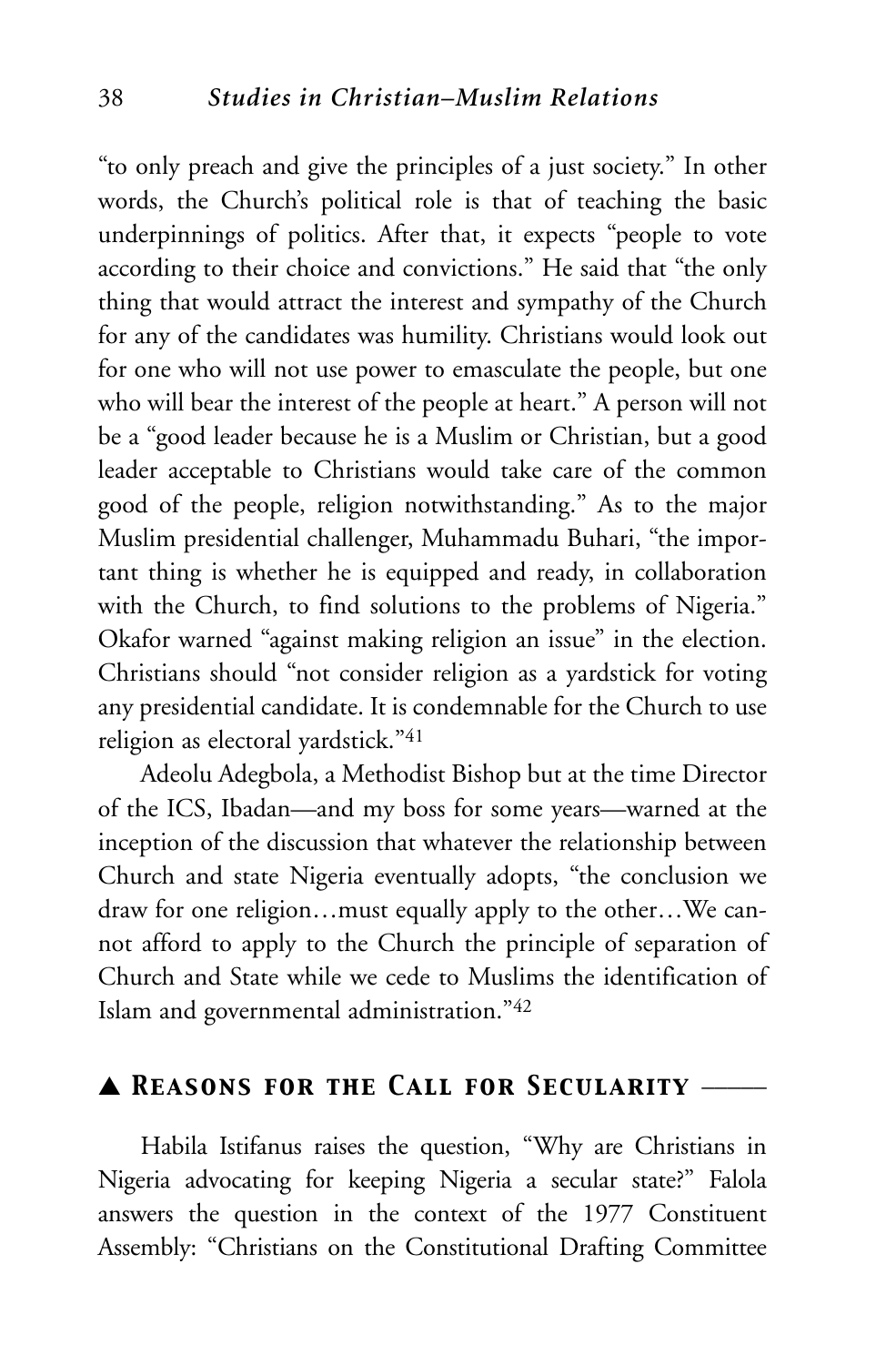felt *secular* implied state neutrality in religious affairs; the secular state would not be describable as Islamic or religious. To the Christians, while a secular state was the status quo inherited from the British, the term had to be put unequivocally in the constitution in order to prevent the Islamic elite from making Nigeria an Islamic state."43

The person who raised the "why" question, Habila Istifanus, is himself somewhat hesitant. "I am not able to say categorically whether we should opt for secularism or not," he cautioned. He "would prefer we all look at this issue together with objectivity." This Christian call "has much to do with justice and human rights," he explained. "Imposing religious laws on all people only creates provocation and tension." Both Christians and Muslims complain that the government favours the other. "Whether the complaints are genuine, I feel incapable to go into alone." But the Christian call is in order to have the government give "equal treatment to the two major religions." It is also a call for the government to "leave religious business to religious people." In addition, if instead of a secular state a Muslim state would develop, Christians fear they would be relegated to the status of *dhimmi* or "protected people," the status the sharia reserves for non-Muslim minorities living among Muslim people. Christians would become "second-class citizens."44

The Anglican Bishop of Wusasa, Kaduna State, Kolawole, thinks of secularism as a prerequisite for Nigeria's continuing unity. He spoke of "one indivisible secular and democratic entity" and wants to preserve that at all costs.45

Mike Ikhariale explains that "most of the enlightened world established secular laws" to avoid the kinds of conflicts that exist in Nigeria. It means in effect "leaving the spiritual realm largely within the personal domain." People will resist this secular restraint on religion, he predicted, as long as they profit from commingling the spiritual and the material. They will blur these realms "quite deliberately." At one time, Christians also practiced intolerance and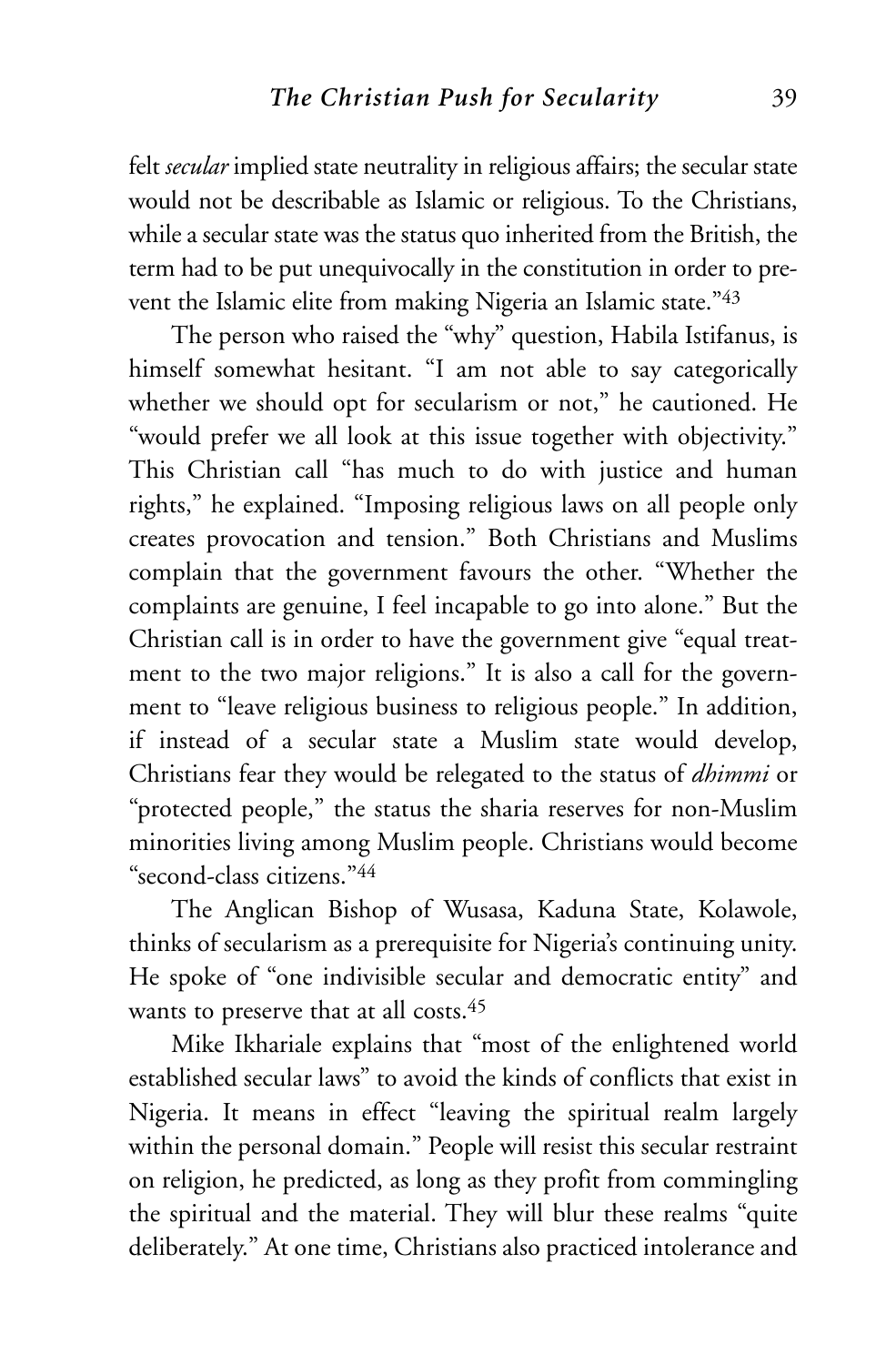burnt, stoned, drowned, decapitated those with whom they disagreed. It is secularism that stopped it. That is why at independence "the constitutional understanding was that the nation would be a secular republic, and not a theocracy as some of our Taliban brothers are now imposing on us."46

#### ▲ *Government Impartiality, Neutrality* \_\_\_

When we peruse this Christian discussion on secularity, one concept that emerges frequently is the need for an impartial or neutral government. Most Christian statements on secularity are liberally punctuated with these terms and their synonyms. The National Institute for Policy and Strategic Studies (NIPSS) is a government agency and should therefore be impartial. However, its report, *Religious Disturbances in Nigeria*, opts for a position that unashamedly embodies the Nigerian Christian perspective. One key passage summarizes it all. The report recommends a situation

*in which the state guarantees religious diversity and ensures an equilibrium between the religious communities within the context of common and universally defined aspirations. This is the most desirable option for a pluralist society like Nigeria. This option calls for the highest qualities in statesmanship, requiring dispassionate objectivity from possibly religiouslybiased wielders of public authority. Under this framework, the state will regard the various religions and cultures as equal and equally valuable. It will not discriminate or render favours in accordance with narrowly-defined sectarian prejudices. Above all, it will ensure that none of the religions dominates the others through the use of force or manipulation of governmental apparatus and operations. In order to do this, the state must manifestly remain secular with respect to the religious sphere. The National Institute regards this secular*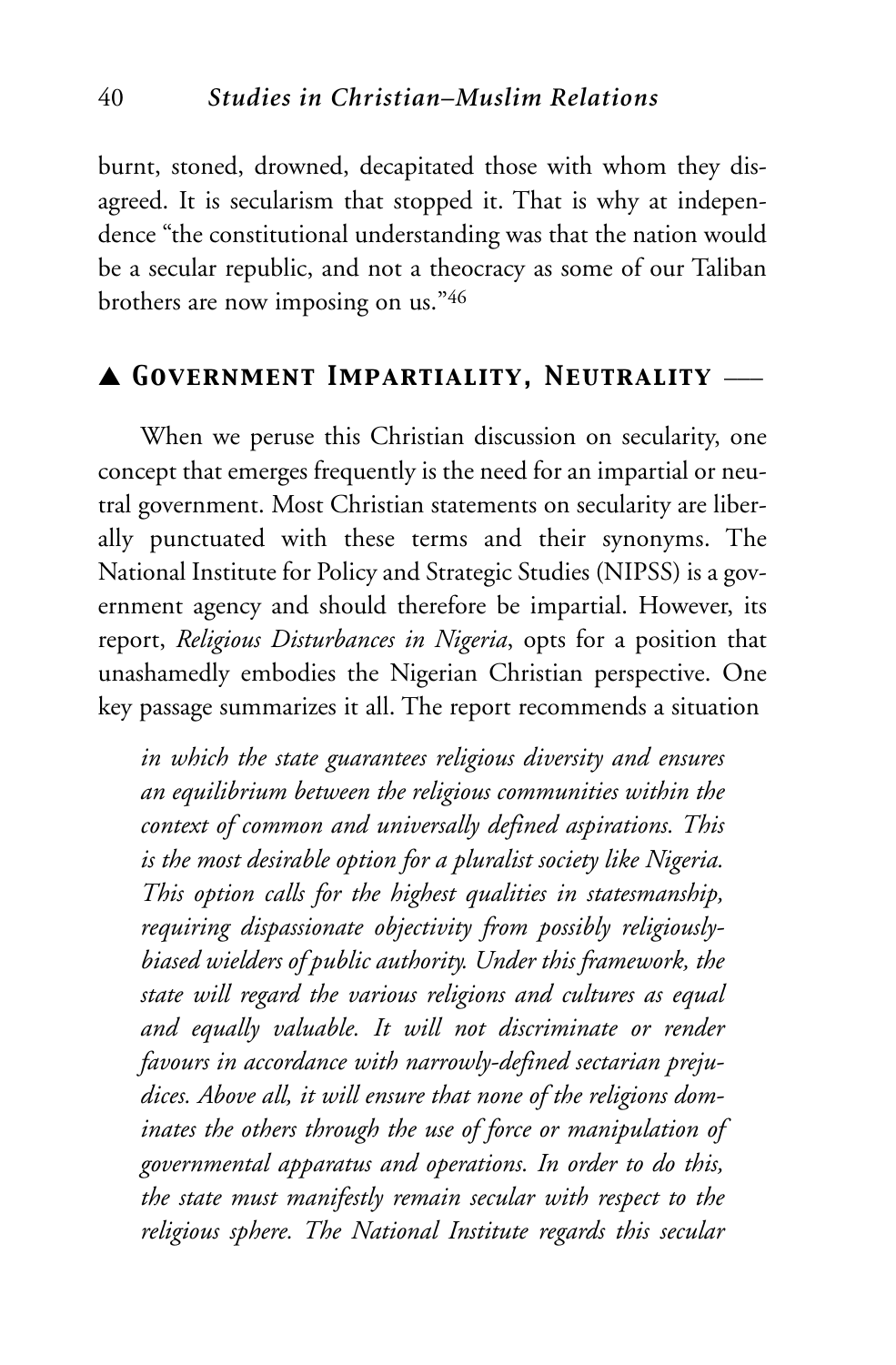*approach as the best option for Nigeria, because it is the best guarantee of individual liberties and national peace and stability in the context of prevailing pluralities. It is necessary to emphasize that only such a secular order can guarantee the unity of the Nigerian state and ensure peaceful coexistence. The secular order constitutes the point of departure in the Institute's study.*<sup>47</sup>

This is a classic statement of both secularism and the Christian stance in Nigeria. "Religious diversity and…equilibrium" between religions "within the context of common and universally defined aspirations"! Muslims, Reformed Christians and postmodernists all reject the existence of such "common and universal…aspirations." They don't exist. The statement is so one-sided that it amounts to a virtual declaration of war on the Muslim position outlined in Monograph 4—and that by an advisory government institution. It is the very embodiment of what it condemns! In its strong insistence on the secular option it clearly adopts the Christian point of view by identifying secularity with neutrality.48 Really, have the authors of the report read any Muslim literature on the subject at all or any serious discussions on secularism? It flies directly in the face of the major concerns of mainstream Nigerian Islam. Even though a government agency, it shows no signs of attempting to find a formula more acceptable to both. This stance is the direct product of the blindness that afflicts most secularists. They genuinely believe that secularism represents neutrality. It is a bedrock conviction without which secularism will collapse. It is very hard for them to think outside of this box—but a box it is.

In the wake of the Kafanchan riots, <sup>49</sup> CAN published a statement that includes a set of recommendations reproduced as Appendix 2. Like most of such statements, Muslim as well as Christian, they tend to be carelessly worded, often leaving one with many questions and not infrequently saying or implying things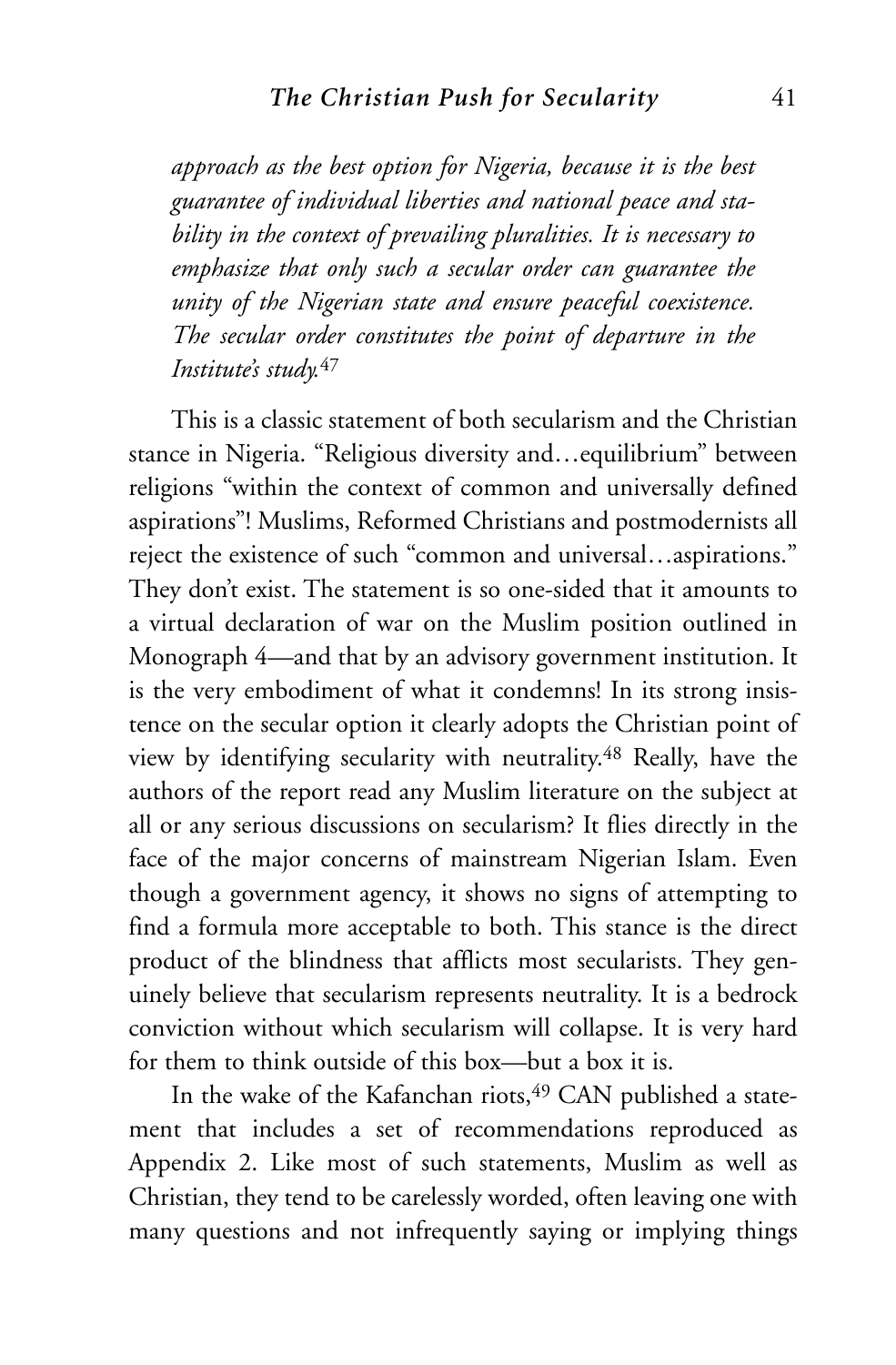CAN does not really mean. For example, the document demands that "government should desist from any patronage and support of any religion." CAN does not mean that. In Monograph 3 I have shown that it favours all kinds of government support, especially for school and health care facilities. Instead, it means that government should desist from supporting one religion (read: Islam) more than others (read: Christianity). CAN does not object to government support of religion as long as it is done impartially, i.e., does not favour Islam. To the best of my knowledge, neither has it ever objected to unilateral support of Christian endeavours, except in declarations of principle.

The CAN document is replete with the language of impartiality and neutrality. Its recommendations begin with "In consonance with Nigeria's secular constitution…" On basis of that secularity, governments should not "condone the exclusion of other Nigerians from the benefits of any area of Nigeria in the name of religion." Governments should "be the impartial umpire between the religions and be seen not to be more sympathetic to one religion." Appointments to public office "should be strictly independent of religious affiliation." Applications should give no indications as to religion and state of origin.<sup>50</sup> As to politics, its insulation "from religion should be vigorously pursued through appropriate structural changes in governmental decision-making processes." All of this is to ensure an impartial and neutral government.

A Press Statement by a group of ABU lecturers that constitutes Appendix 1 in Volume 1 has been appropriated by CAN by attaching it as an appendix to the above CAN Release of 1987. It, too, talks in the same breath of "the secular nature of the Nigerian state and its duty to protect the right of every one to practice his own religion without any hindrance." In the context of the Kafanchan fracas, the lecturers call upon the government "to shed all ambiguities and hesitation, and to declare and reaffirm that the Nigerian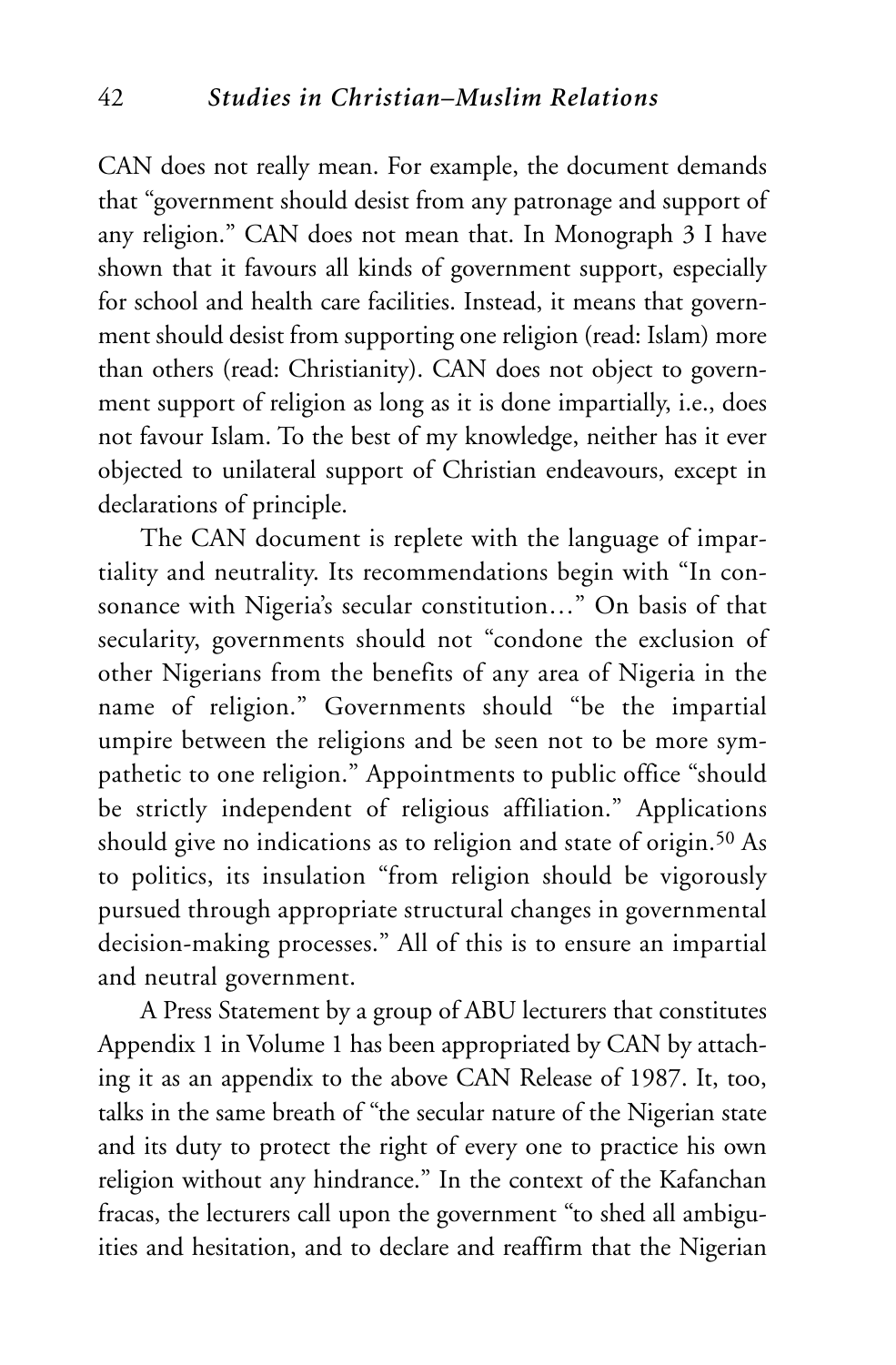State is secular and one of its most fundamental responsibilities is to protect the right of every citizen and resident to practice the religion of their choice."

Elsewhere, CAN warns in a similar vein: "Nobody should think or attempt to Islamise or Christianise Nigeria. Nigeria must remain a secular state where there is freedom of worship for every one (no matter his faith) and where the Government must not do anything to favour any religion. The Government must be neutral."<sup>51</sup> After the 1992 Zangon-Kataf riots,<sup>52</sup> CAN repeated its stand: "Nigeria should restate its resolve as a true secular state where religion does not rear its ugly head and no ethnic group is dominated to the point of being crushed to death." A secular setup would mean, among other things, that no government agency would be dominated by one religion or ethnic group. As it was, CAN declared, meetings of government security agencies may as well be held in mosques!53

CAN has many state and local branches as well as women and youth groups. Frequently branches at various levels enter the fray. In the early '90s, Jabanni Mambula, in his capacity as chairman of the Plateau State chapter, wrote in a letter to the Plateau State Government during the transition to civilian rule that was in process at the time, that Christians "shall continue to practice our religion as guaranteed in the constitution. The secularity of this nation must be maintained as there is no provision for a state religion."54

CAN has a youth wing known as "National Youth CAN." It similarly affirmed that Nigeria's secular status is all about religious freedom. According to the youth wing, the constitution states that "Every person shall be entitled to freedom of thought, conscience and religion, including freedom to change his religion or belief and freedom (either alone or in a community with others and in public or in private), to manifest and propagate his religion or belief in worship, preaching, practice and observance."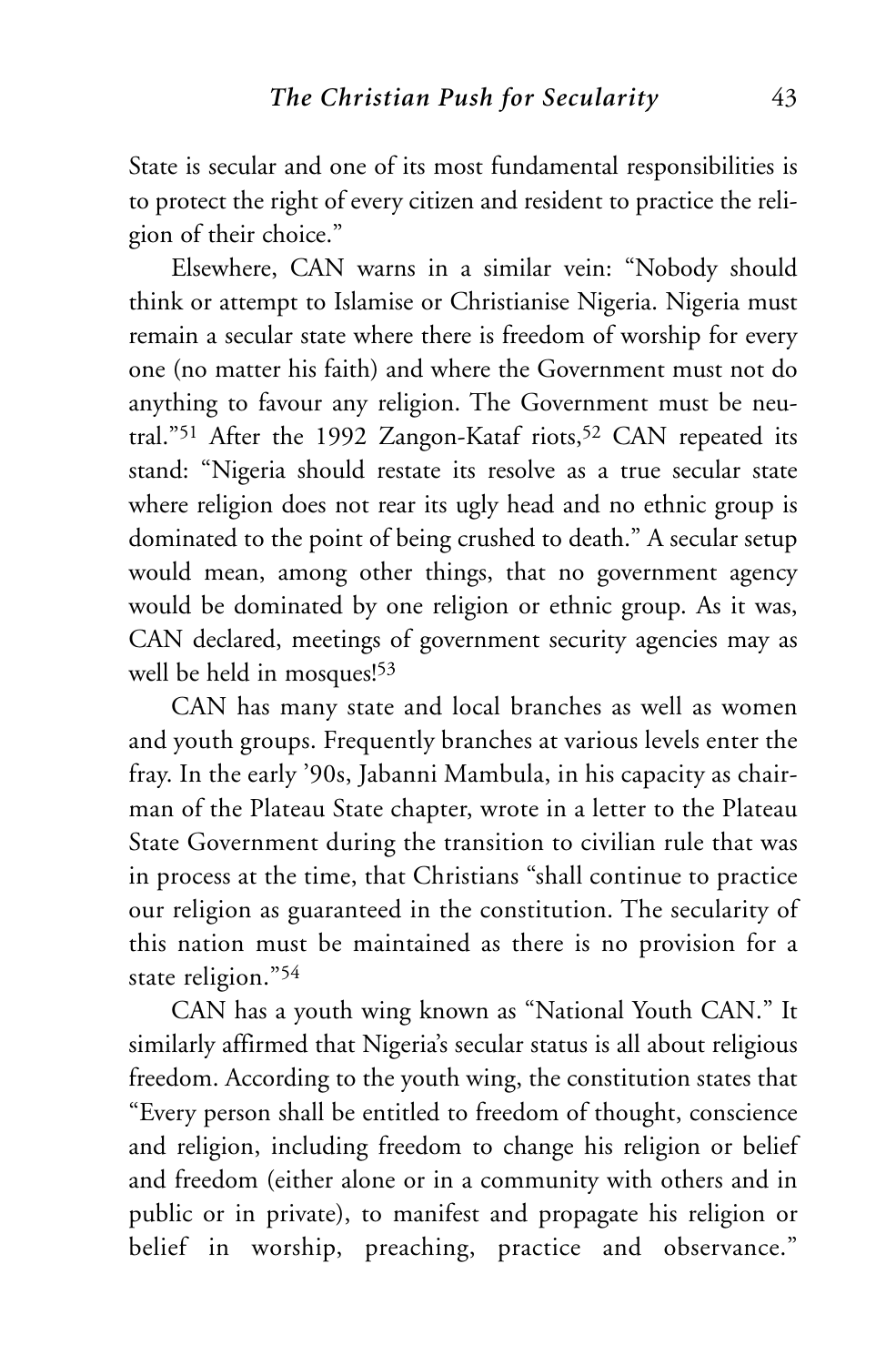Furthermore, "The Government of the Federal or State shall not adopt any religion as State Religion." It "guarantees the rights and freedom of individuals to practise and to observe their religious obligations without hindrance from citizens holding other views." "Therefore, direct or indirect promotion of one religion by the state is a breach of the constitution and a plot against the country." It is also a breach of secularity.55

The CAN position is shared by almost all Christian bodies. The Fellowship of the Churches of Christ, another ecumenical body, better known by its Hausa acronym TEKAN, and an active member of CAN, had a Political Commission that submitted a memorandum to the Federal Constitution Review Committee. The Commission summarized its intention thus: "Our contribution is to support and emphasize that only strict adherence to the secular structure of the constitution can save this country from disaster." It offers an answer to the question, "Why keep Nigeria secular?" Its answer comes in the form of a wide-ranging discussion about restrictions on government that are based on the fact that God has created us with free minds. This leads logically to abhorrence of "any restriction on religious freedom." Hence the Church "throughout the ages" has rejected all attempts on the part of rulers to control the faith of their citizens.<sup>56</sup> The practice of reserving government appointments for adherents of only one religion deprives followers of other religions of their rights and "tends only to corrupt the practice of the religion it is meant to promote." Referring to the Caesar story in Matthew 22:21 and parallel passages, the report restricts government authority to "the temporal" and denies it authority "on matters spiritual," thus resorting to the classic dualistic interpretation of the passage. The positive functions of government are to promote justice, liberty and the general welfare as well as guaranteeing equal opportunity in the various sectors and free access to public services. It is with all this in mind that "we wholeheartedly agree with President Babangida that the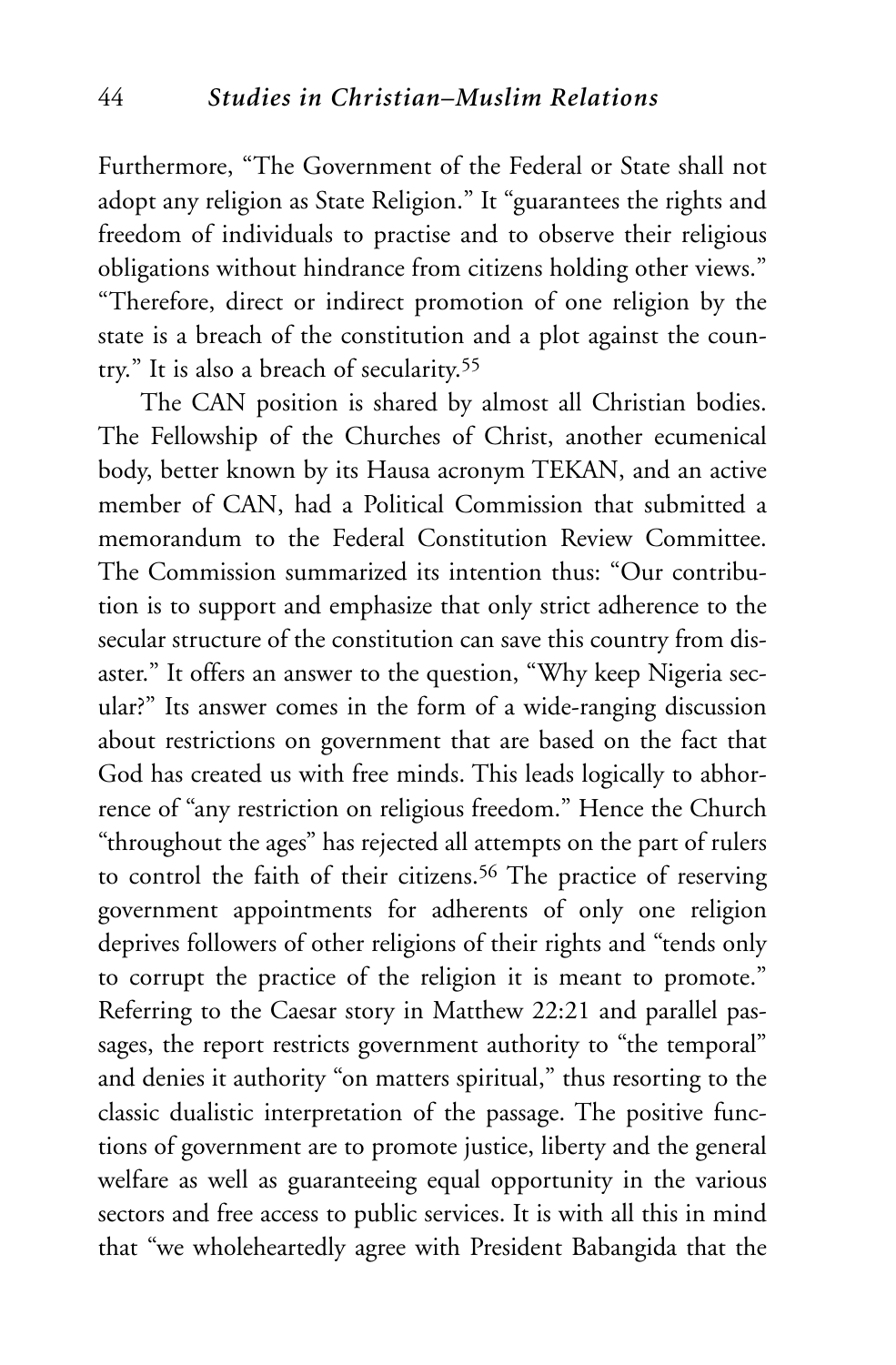secularity of the state must be maintained. It is therefore necessary that we develop a clear definition of the secular state." The memo then suggests that Section 10 of the constitution be revised to promote a secular state by reading, "The state shall not, by action or inaction, enact a law respecting the establishment of religion or prohibiting its free exercise." It then supports this recommendation with a statement from a body known as the Aniagolu Tribunal: "Above all, governments must refrain totally from exhibiting any attitude of special patronage or show of preference or favour to any particular religious group or leader. We are of the opinion that in so doing, one of the proclaimed sources of bitterness would be removed."57 I am not so sure that the above constitutes "a clear definition," but that is how TEKAN presents it.

Another part of the constitution needing editing was the provision that made government responsible for ensuring that "there are adequate facilities for leisure and for social, religious and cultural life." The word "religious" should be deleted, for this provision "has encouraged governments to support the building of mosques with public money." It is urged that it be made "unconstitutional for anyone to build a place of worship in a government institution. No public money should be used for the furtherance of any particular religion. The government must stay out of religious matters."58

We have met Mambula in his capacity as the chair of Plateau State CAN. His main position was actually that of General Secretary of TEKAN. In that capacity he once addressed a "meeting of distinguished elders and religious leaders." After reciting a long litany of Christian complaints against the government and Muslims, he recommended that "The Government should strictly administer this nation as in the Constitution, which guarantees freedom of religion, secularity of the State, quota system in the appointment of top posts in the Government by merit." Furthermore, the government "should stay clear from indulging in religious affairs."59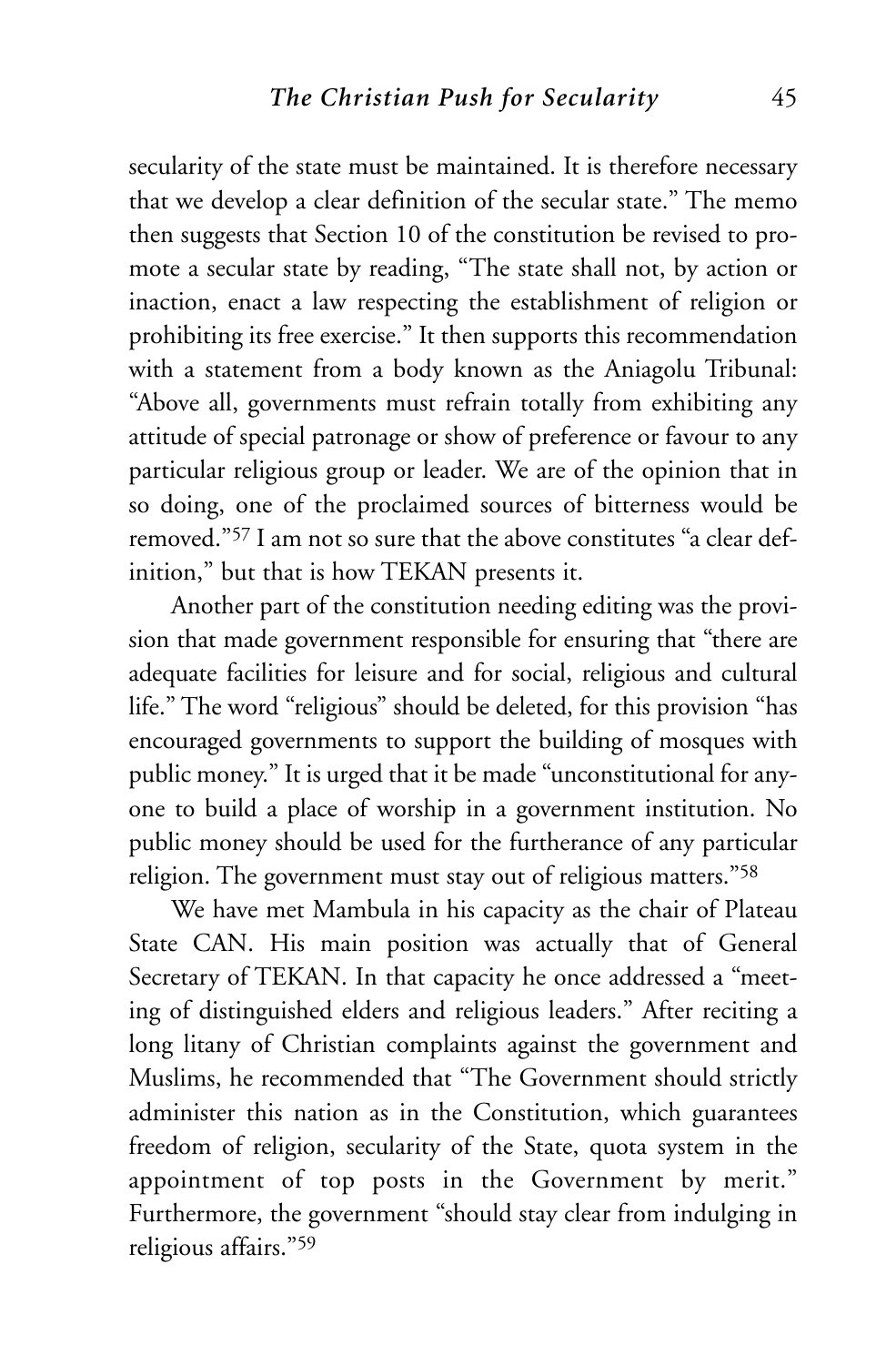More recently, TEKAN is still making the same demands for what has generally been considered secularity, but is no longer using the term as freely. In the annual communique issued in 2001, it refers to Nigeria as "pluralistic" and calls upon the government "to take measures to ensure that the freedom of conscience and religion as well as the non-adoption of state religion by any component of the country guaranteed by the 1999 Constitution is strictly adhered to."60

The Roman Catholics blow the same trumpet. The former Archbishop but now Cardinal Okogie, president of both the Nigerian Catholic Bishops Conference as well as former long-time president of the national CAN, expressed himself frequently on the subject. "Religion is not the business of government," he declared. It is not a political matter that should be of interest to the government. Any reasonable government should and, in fact, must keep completely away from religion. They should stay clear."61 At another time, he explained that a secular arrangement means that if you are in government authority, you "forget about your religion because it is a private affair between you and your God. If you want to bring religion in, let it be after office hours."62 In another context, he suggests that "If we can forget and sink our religious differences, this nation will be a better place."63 Here secularity is equated with the privacy of religion that makes it inappropriate for applying it in government service.

Then Bishop, but now Archbishop, John Onaiyekan suggested that prior to the debate on secularity, Nigerian Christians had "taken for granted that the state was ruled according to God's will, and that religious authorities were the authentic interpreters of this will which the temporal rulers had to obey." The secular approach was to move the state over to a situation where "the temporal, secular ruler, enjoyed full autonomy as a ruler with no control from religious or spiritual authorities."64 Secularity here appears to mean a state independent from religious authorities or structures, not from religion itself or from God Himself.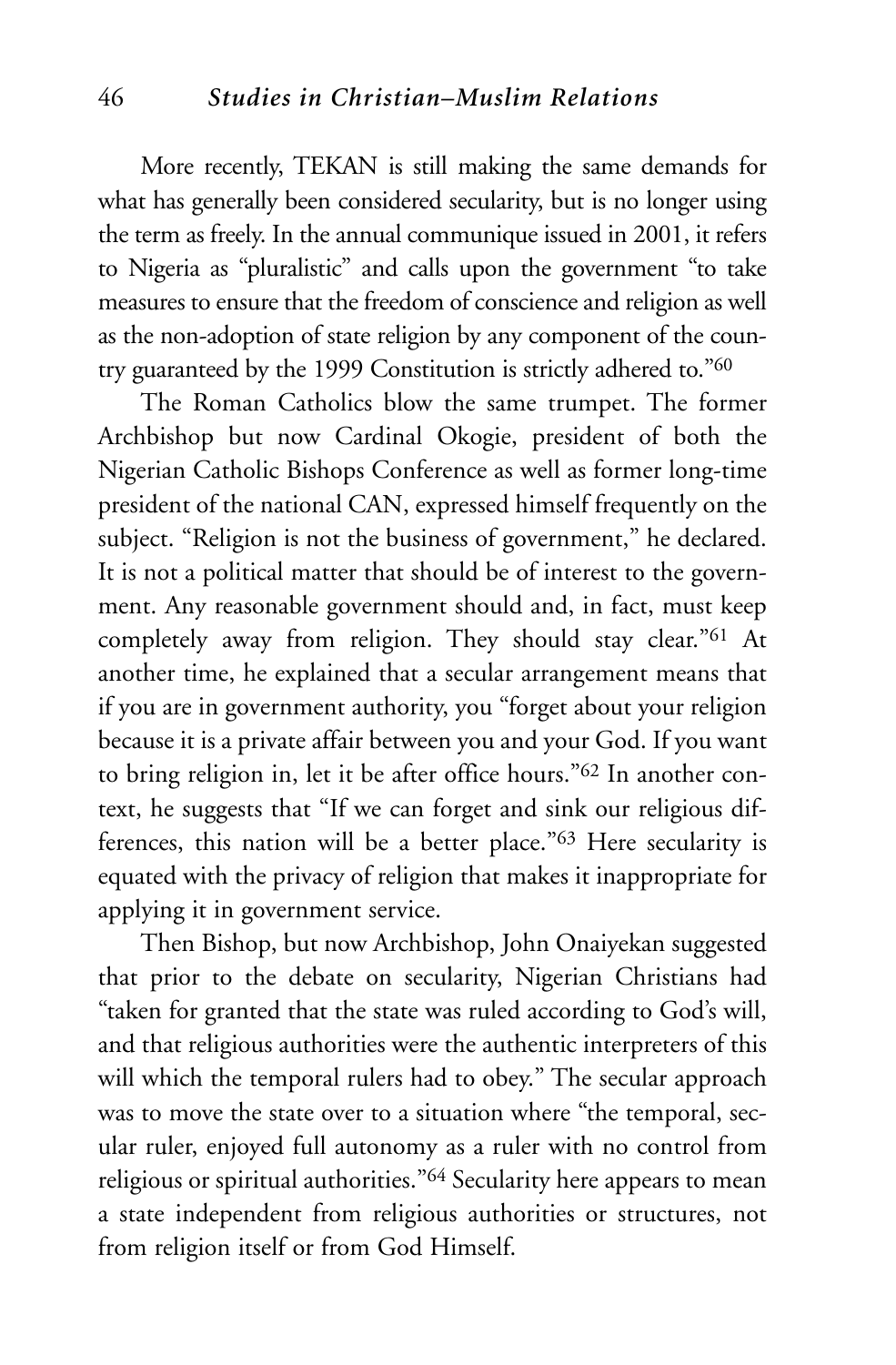Kukah has concluded that the entire debate over secularity is a "very mundane exercise." Above everything else, it is a "debate over the size of crumbs from the master's table." That is to say, its concern is mainly over the allocation of government resources. I am not sure just who the potential recipients in Kukah's scheme would be—religious bodies or people who manipulate those bodies?<sup>65</sup> Elsewhere, Kukah insists that this debate about secularity is "not a debate about religion, faith or morals. It is about power…" We deceive ourselves if we think "that those who reject the secularity of the state are doing so because they love their faith and wish to defend it. No. It is the privileges that accrue to them that are being protected. If people's mobility in the bureaucracy, politics and economics are dependent on their religious or ethnic persuasion, then they must defend that religious platform."66 Kukah realizes that secular compartmentalization is very popular amongst Nigerian Christians, but he is doubtful whether this compartmentalization is realistic in the Nigerian context. 67

Aguwa, another Catholic theologian, traces the beginning of state secularity to European humanism. Europe rejected "the tradition of blending religion with other social institutions." It resulted in "diminished religious dogmatism and intolerance." Aguwa finds it a useful concept for Nigeria and other countries with frequent religious conflicts, intolerance, pluralism and "dichotomy based on politicization of religion." He wrote his monograph precisely to strongly affirm "the need of upholding secularity" in Nigeria. He insists that "one of the effective means of realizing religious harmony and checking increasing dichotomy is through government's neutrality in matters of religion. By so doing the country may eventually learn to separate religion from politics." This "secularity forbids the state to adopt any religion or show official favour to any."68 The famous statement in Section 10 of the constitution that "the Government of the federation or of a state shall not adopt any religion as State Religion," is in effect a proclamation of Nigeria as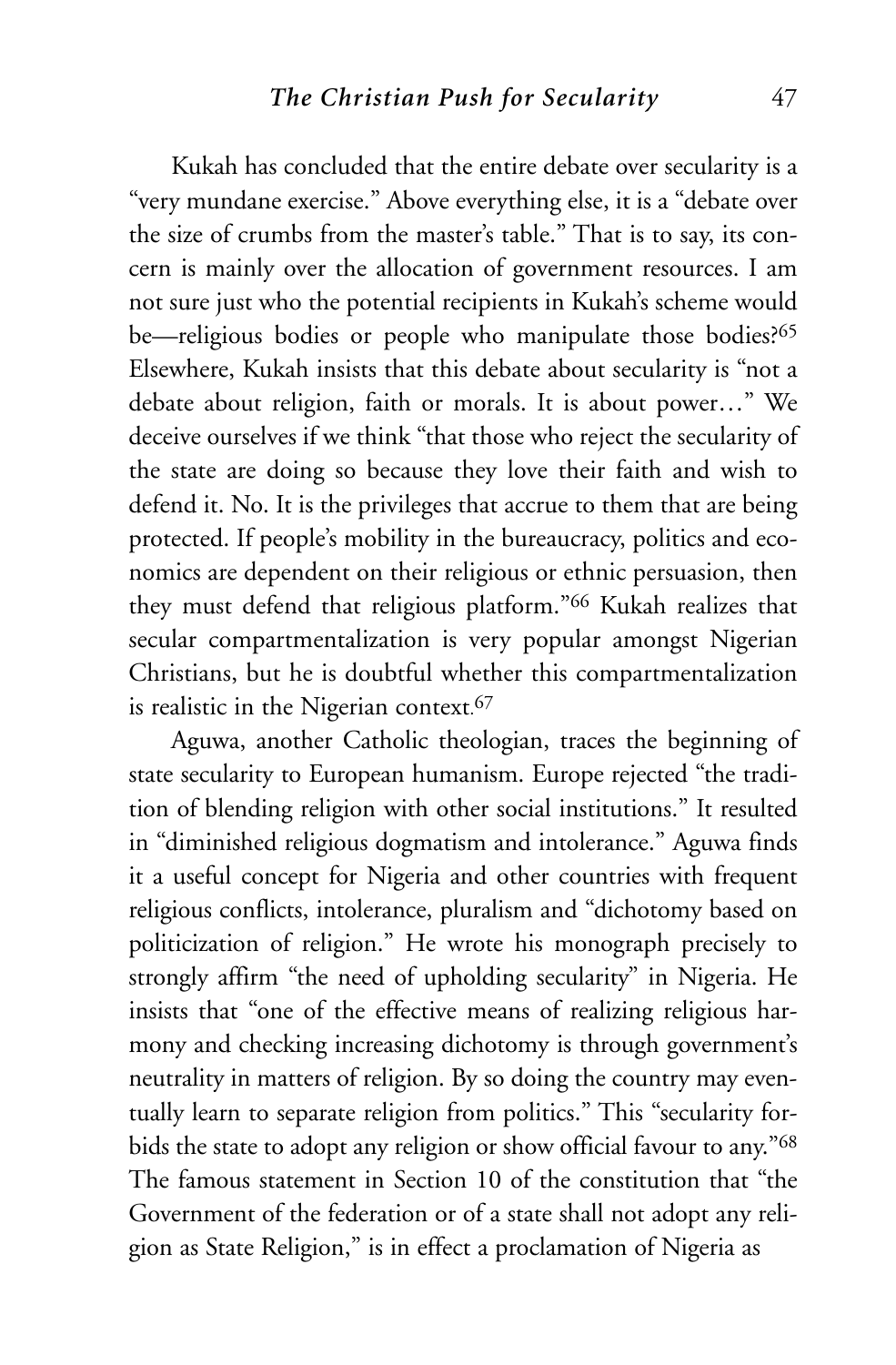*a secular state and means that it has no religion of its own and it refrains from discrimination on ground of religion. Neither religious indifferentism nor secularisation is insinuated. It would need anything but political tact and wisdom to sweep such provisions underfoot, flagrantly tilt government interest in favour of one religion and subject the existing fragile northsouth or Muslim-Christian balance to risk, the very thing the constitution intended to avert. Government support and assistance in the fulfillment of religious duties, such as pilgrimages or building of churches or mosques, must always reckon with the risk of compromising the constitution as well as putting into doubt government neutrality.*<sup>69</sup>

Aguwa's perspective is summarized by U. D. Anyanwu, author of the foreword in Aguwa's monograph. For Nigeria to be viable, governments "should ensure respect for the constitutional provision that the government of a state shall not adopt any religion as state religion and that, as a secular state, it has no religion of its own and it refrains from discrimination on grounds of religion." Aguwa "advocates the neutrality of government in religious matters [and] draws attention to [the] disintegrative and destructive influences of government's support for religious dichotomy." The government will "have to make the necessary option in favour of state secularity."70

With the co-operation of colleagues, Jacob Tsado wrote an article in 1987 comprised of interviews with a number of Christian leaders that is found in Appendix 3. <sup>71</sup> A number of common themes run through the article, some of which will be mentioned under different headings in this chapter. They are basically all expressions of the concept "secularity" as Christians advocate it. Though there is little in the way of clear definition, the totality of the interviews presents a pretty clear picture of it. The basic components of the largely unspoken definition include: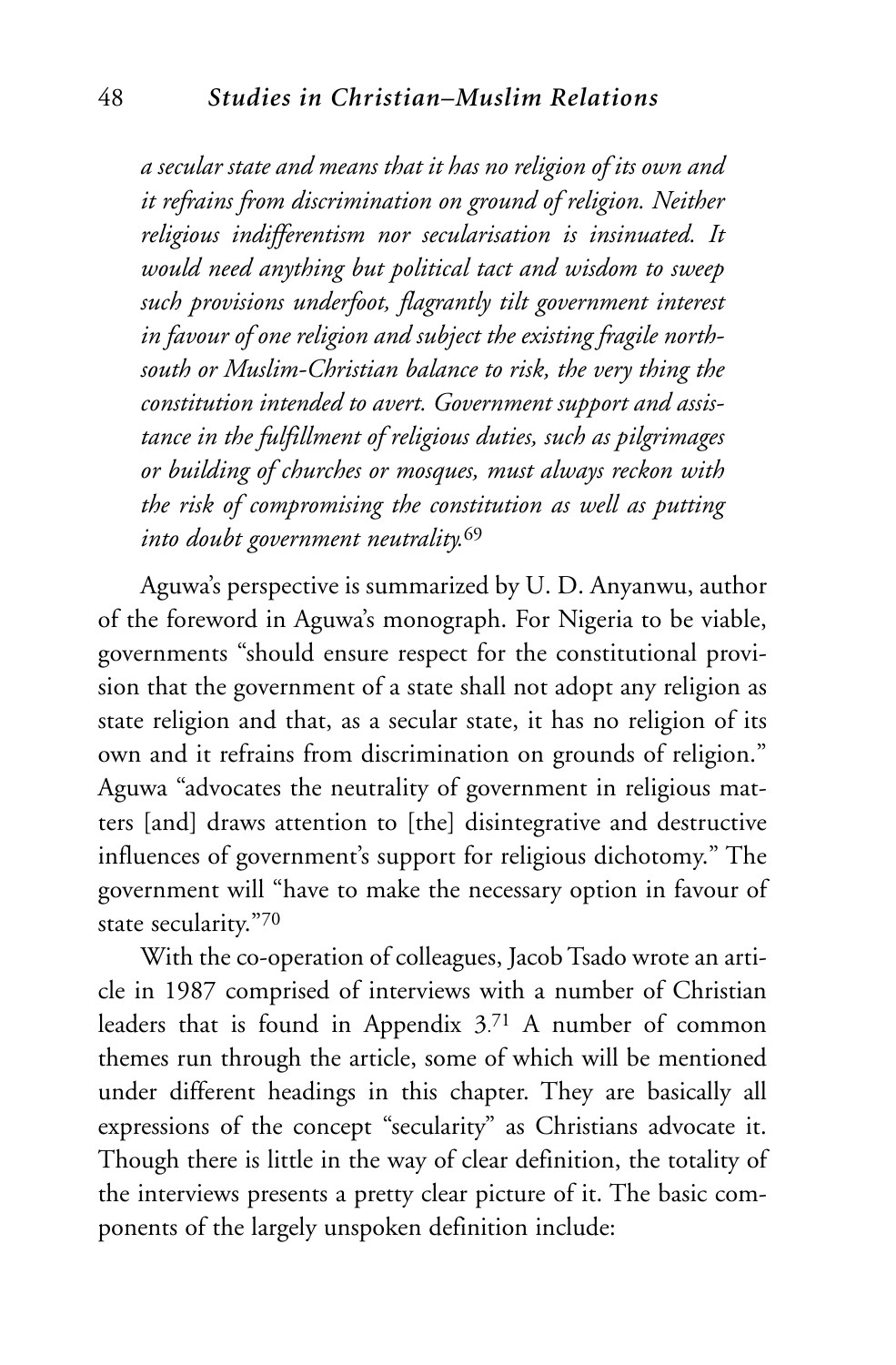- (1) The need for clear religious neutrality on the part of the government. Other terms used here include "referee" and "impartiality."
- (2) No imposition of any religion by government, but complete freedom to choose, practice and convert to any religion.
- (3) No mixing of religion with government. Need for clear demarcation.
- (4) No mixing of religion with politics and vice versa.
- (5) A kind of compartmentalization or dualism between religion and the areas of government and politics.
- (6) The Caesar-God formula of Matthew 22:21 and parallel passages.
- (7) Promotion of religious harmony and mutual respect, justice, equality, etc., by the government.
- (8) Religion as a private affair.

This package of ideas is the common inheritance of most Nigerian Christians.

One of the architects of the standard Christian view is the late Wilson Sabiya, whom you may remember as the Lutheran Christian crusader from Monograph 3.72 Falola describes him as "one of the heroes of the anti-sharia controversy,"73 while I have dedicated this monograph to him as a "hero of the faith." Sabiya "recommends"—actually, demands—

*that since Nigeria has declared herself a secular state, she has no business establishing, appointing and financing religious institutions to enforce sectarian morals. Each religion, under the provision of Freedom of Religion, can establish such institutions at their own expense. If the government involves herself, how can she intervene when such institutions use religion to perpetrate injustice? It is a gross injustice to burden a tax-*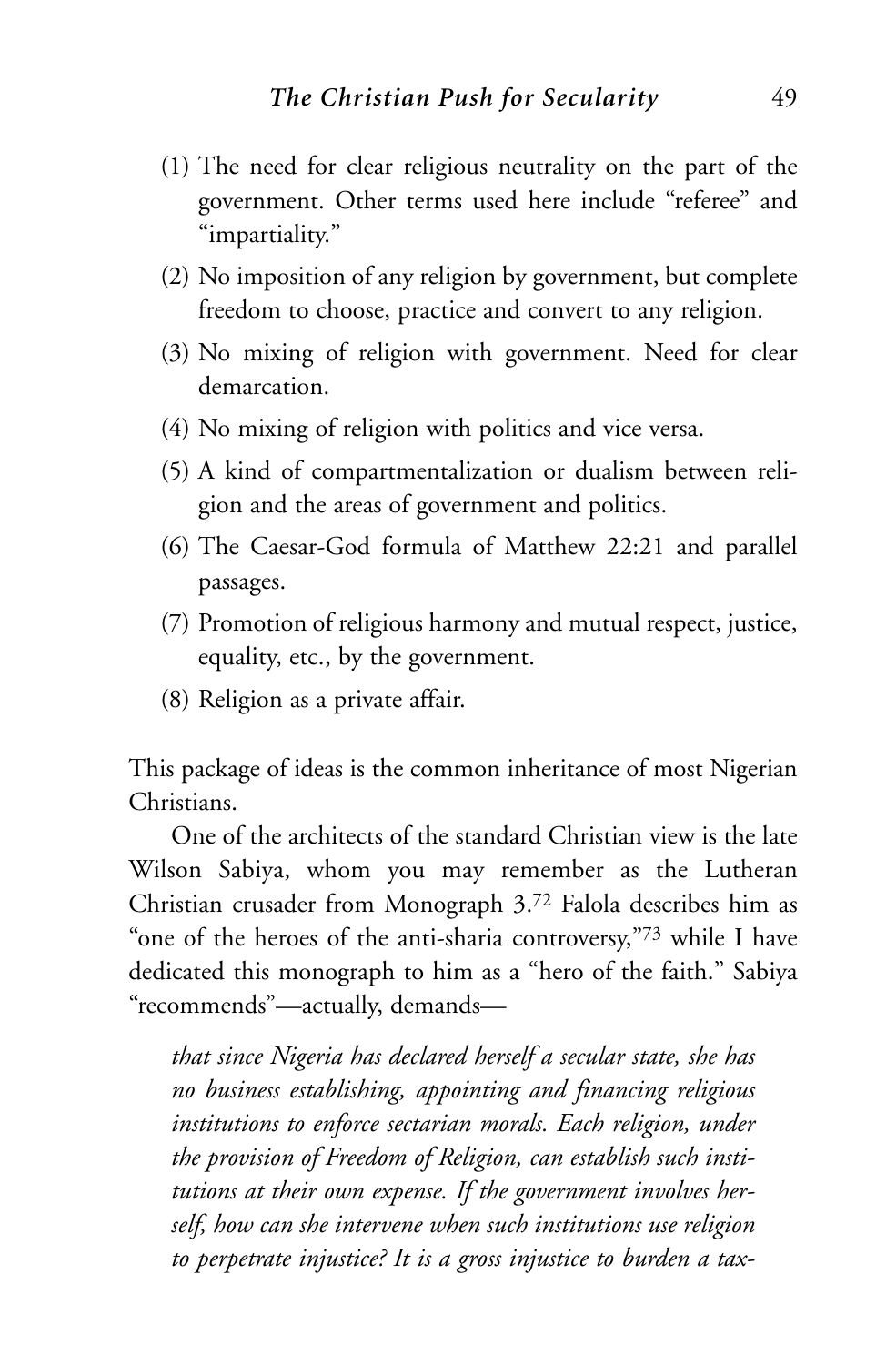*payer with the expense of an institution from which he does not benefit* 

and which "also is inimical and spiteful to him." Sabiya then goes on to indicate ways in which Islam, through the court system, has been oppressing non-Muslims. "It is criminal," he declares, to "be forced to pay tribute for the protection, application, promotion and enforcement of Islam. We have had enough of this crime. We want to be free and we will go to any extent to gain that freedom." That freedom must take the shape of secular separation of Church and state.74

Sabiya was a prolific writer and conference speaker during the period of the Constituent Assembly of the 1970s. In another 1978 lecture,75 he quoted M. N. Elechi, a member of the Assembly: "A secular state is one which allows all forms of religion to coexist without any of them being the religion of the entire country." Sabiya continues, "What the secularists are saying is that the state should not adopt any religion. There should only be freedom of religion. The state should keep clear of involvement in religion." "The key doctrine of democracy is that laws are impartial and impersonal. A democratic state cannot be expected to enforce rules based on personal religious scruples."76 This, Sabiya comments, is "the very thing sharia refuses to admit." "In other words, the idea of the secular state means all religions are entitled to equality of treatment."

## ▲ *Secularity and the Constitution* \_\_\_\_\_\_\_\_\_\_

Christians often argue for secularity on basis of the constitution. Many are aware that the term or its derivatives are not found explicitly in the document, but find it implied. As Ilesanmi put it, "Although in none of the Federal Constitutions has this concept ever been explicitly used," it has generally been understood to mean "the constitutional provision for a functional separation of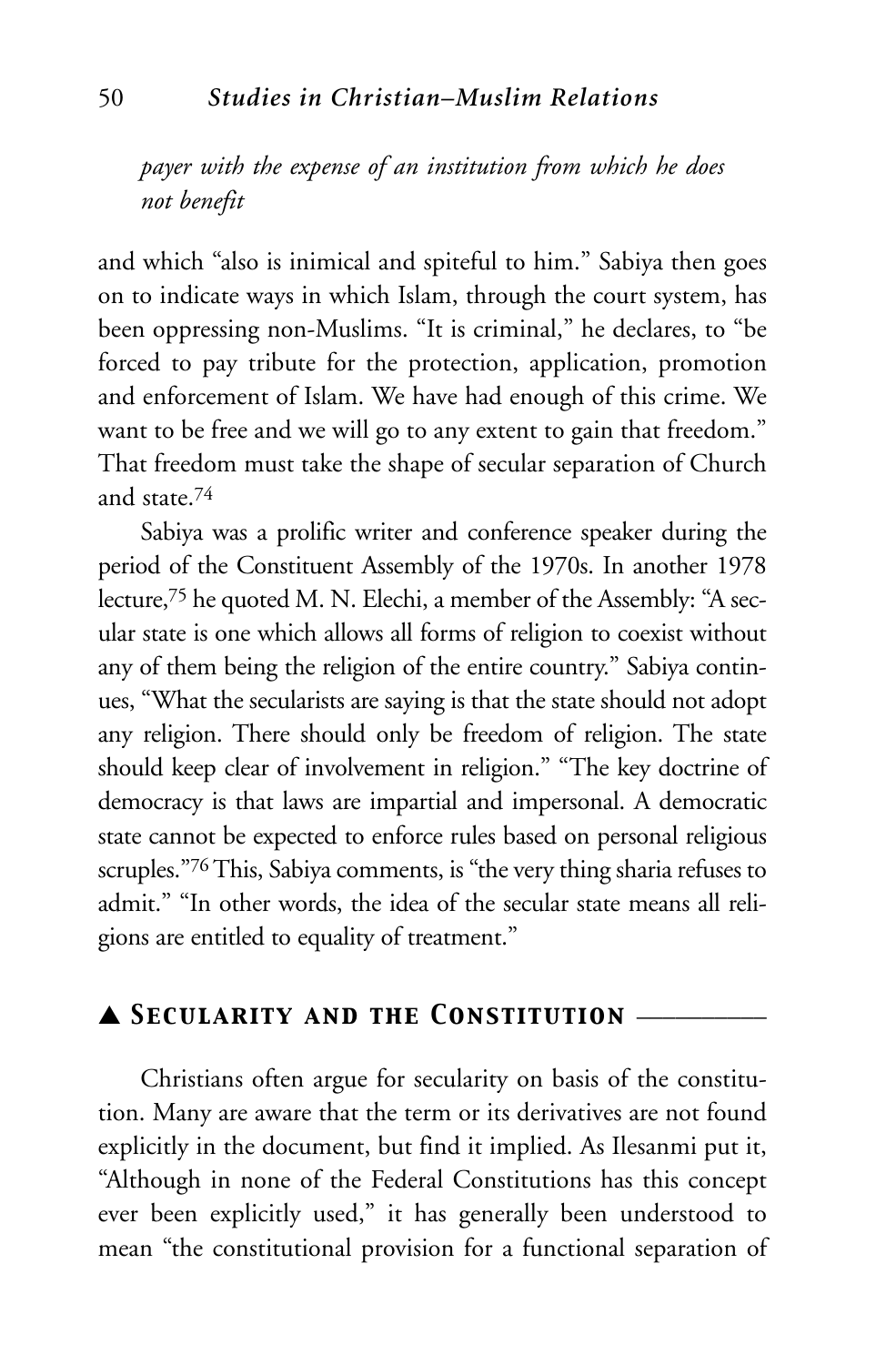religion and state."77 From there Christians go on to argue as if the notion were clearly affirmed. CAN, for example, declared, "We stand by and vigorously defend the secularity of the Nigerian state as implied in the 1979 constitution and its Draft Revision going on in the Constituent Assembly."78 The foreign Christian press, not always aware of local nuances and listening to only one side of the "debate," simply assumes that Nigeria's constitution has declared "a secular system of government."79

Ever since 1977, there have been various versions of constitutions and draft constitutions so that it is difficult to keep them straight. Adeolu Adegbola, one of the early southern participants in the discussion, was not so sure about the clarity of the crucial 1977 draft constitution. The statement in the draft about religion, he pointed out, "has so many meanings and therefore can be said to be meaningless for our situation. It would have been accurate to describe it as the most contradicted statement up and down the draft. Lawyers can have a field day contending what it is supposed to mean…" Besides, he warned, a constitution is not all that crucial, for any totalitarian President can overrule it.80

Matthew Kukah is also hesitant on the constitutional score. He wrote, "We have been building a so-called secular state on the sands of self-deception. How did we ever come to the belief that Nigeria is a secular state? Anyone who would dare legislate against religion in Nigeria is not likely to live." The nation can only rely on the constitution, but its provision for religion is "extremely vague." Section 10 simply states, "The government of the federation or of a state shall not adopt any religion as the State religion." And "even assuming that secularity of the Nigerian state has constitutional backing, what really does this mean?" Christians may interpret this statement to mean "secular," but Muslims have raised objections to this term. To them it means a godless state. The term "secular" or any derivatives are not found in the constitution.81 Kukah passes on to us Bola Ige's explanation for the reason of this absence.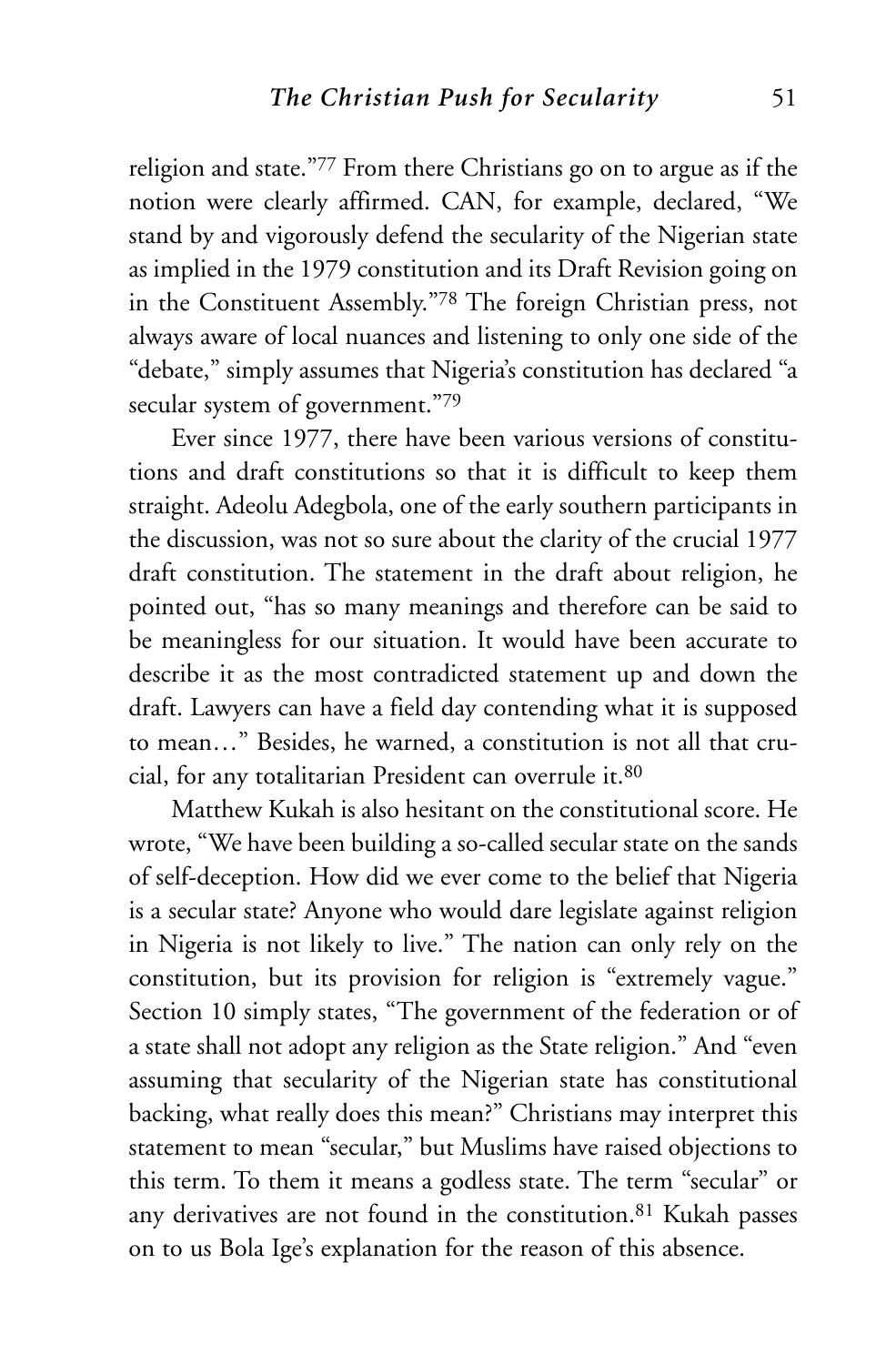#### 52 *Studies in Christian–Muslim Relations*

The late Bola Ige, a Christian Yoruba, was a born leader. He was leader in the Student Christian Movement and was internationally active through the World Council of Churches. He was at one time Governor of Oyo State and ended his journey as the nation's Attorney General and Minister of Justice. He was murdered in his house while occupying that position, a case that, for some mysterious reason, has gotten stuck in the courts. Along the way, he served on the Constituent Assembly of the 1970s. In the latter capacity he explained what happened at the Assembly: "It was suggested that Nigeria should be a secular state. Immediately our Muslim colleagues heard this, they raised objections, saying a secular state is a godless state. In the course of the hot debate the members had on this, the word *secular* had to be deleted."82

As to the major 1978 draft constitution, according to Onaiyekan, it did indeed state that "Nigeria shall be a secular state." The authors of that draft explained that the term meant "Nigeria shall not be ruled by its government in terms of any religion." However, many members of the Assembly—mostly Muslims, according to reports—objected that the term can also mean "the government of Nigeria will be godless." The compromise reached was to replace the term with "the famous statement in…the 1979 constitution which says, 'The government of the Federation or of a State shall not adopt any religion as State Religion.'" While the statement "contains the spirit of what was meant by a secular state…it excludes any interpretation of secularity in any godless direction." It left open the question that became important later: "When does a particular action of government constitute adopting a religion as a 'state religion?'''83

David Ihenacho agrees with Auwalu Yadudu that, in distinction from the 1979 constitution, the 1999 version

*does not specifically use the word "secular state" to describe the Nigerian polity. It only says that Nigeria shall not adopt a state*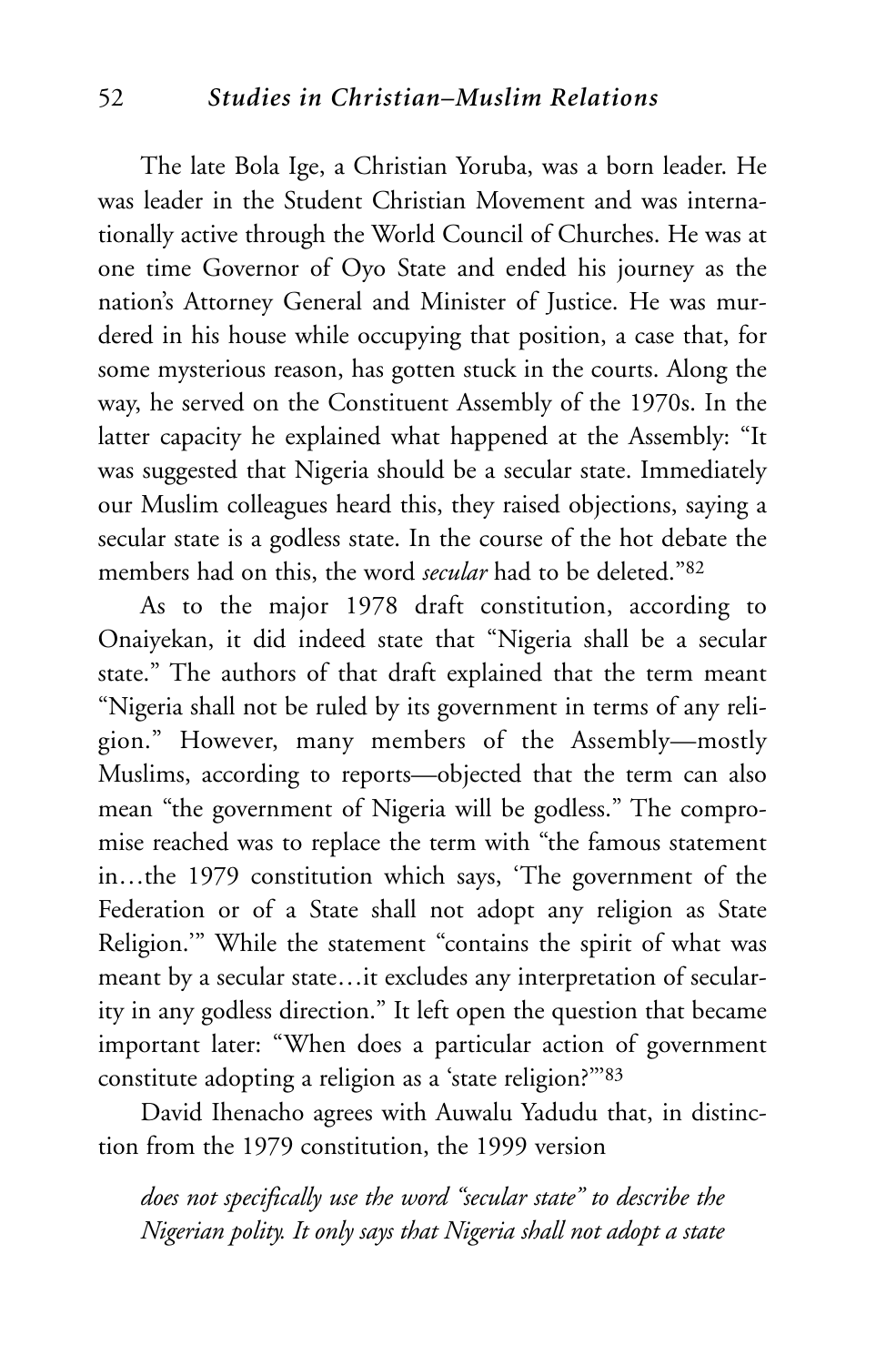*religion. In other words, the constitution states that Nigeria shall be independent of all religions. It seems very clear and unambiguous in sociology and political science that a state that is independent of religions is a secular state. There is hardly any other way to describe such a state than to call it a secular state.*<sup>84</sup>

Joseph Bamigboye, in an address to theological students, disregards the fact that the constitution does not use the term. He simply assumes it intends secularity. "In emphasising Nigeria's secularity, Section 10 of the Constitution provides: 'Every person shall be entitled to freedom of thought, conscience and religion, including freedom to change his religion or belief.'" In view of strong Muslim denial of the constitution's provision for secularism, that is sloppy work for a lawyer.85

#### ▲ *Multi-Religion, Secularity, Pluralism* \_\_\_

Muslims, as explained in Monograph 4, strongly prefer the idea of Nigeria as a multi-religious country rather than secular. For them it is an important difference. In fact, the two are seen as opposites. It is matter of either/or. Various Christian spokesmen favour the concept of "multi-religion" as well, though not in opposition so much as synonymous. In one of her communiqués, CAN embraces both terms: "We understand secularity in the Nigerian Constitution to mean that in a multi-religious society, the state and the government must not adopt any religion as state religion, nor favour any one religion through overt or covert acts."86 Obviously, the concept is acceptable to CAN and can be used in tandem with secularity. Similarly, Mike Ikhariale describes Nigerian society as "multi-religious," while simultaneously advocating secularity with respect to the constitution.87

` For Habila Istifanus there is no contradiction either. He easily moves from the one to the other. Generalizing the Nigerian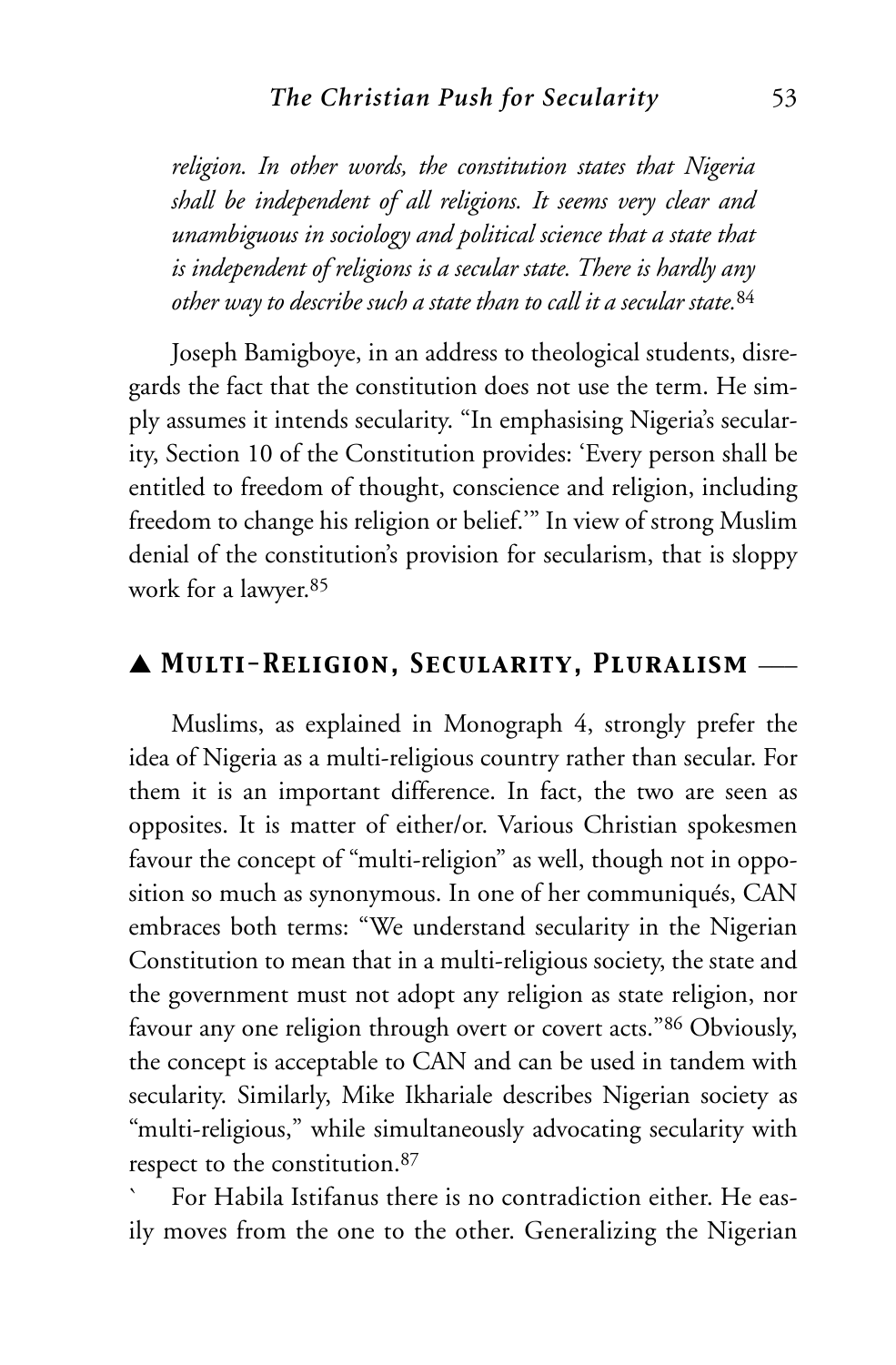Christian stance, he states, "The position of Christians is that, because of our multi-religious nature, there is a need to call for a secular state." In fact, for Istifanus, religious pluralism, which to him is synonymous with multi-religion, is a basic given for the country.

*Religious pluralism [remember now: it is the same as multireligion] is the principle that people of different religious groups could live together in harmony. It implies tolerating other religious confessions. It boils down to our situation in Nigeria to state that our issue in Nigeria is not trying to get rid of one religious group, but to find ways how we can live together, work and develop our country together despite the diverse religious confessions. We are not able to turn away our face from the fact that there are many religious groups in our society.*

For Istifanus, the two terms go together. Considering secularity is necessary because of the multi-religious situation. Multi-religion is an unquestionable fact; secularity is the questionable concept for him, as we have already seen in an earlier discussion. He asks, "Secularism: an option for the religious pluralistic nature of our society?" And again, "What do Christians mean when they are talking of a secular state in a multi-religious state like Nigeria?"88

"Multi-religion" and "pluralism" are frequently thought of as synonyms. The Christian judge Massoud Oredola, in an article with many references to the two religions, constantly uses the term "pluralism" and its derivatives to describe Nigerian society, while using "multi-religion" only occasionally. It is interesting that, though he discusses the constitution and religious freedom, he never once uses "secularity" or related terms. That, for a Nigerian Christian, is unusual.89

Onaiyekan rejects the idea of multi-religion, at least as far as the constitution is concerned. The call by some to scrap paragraph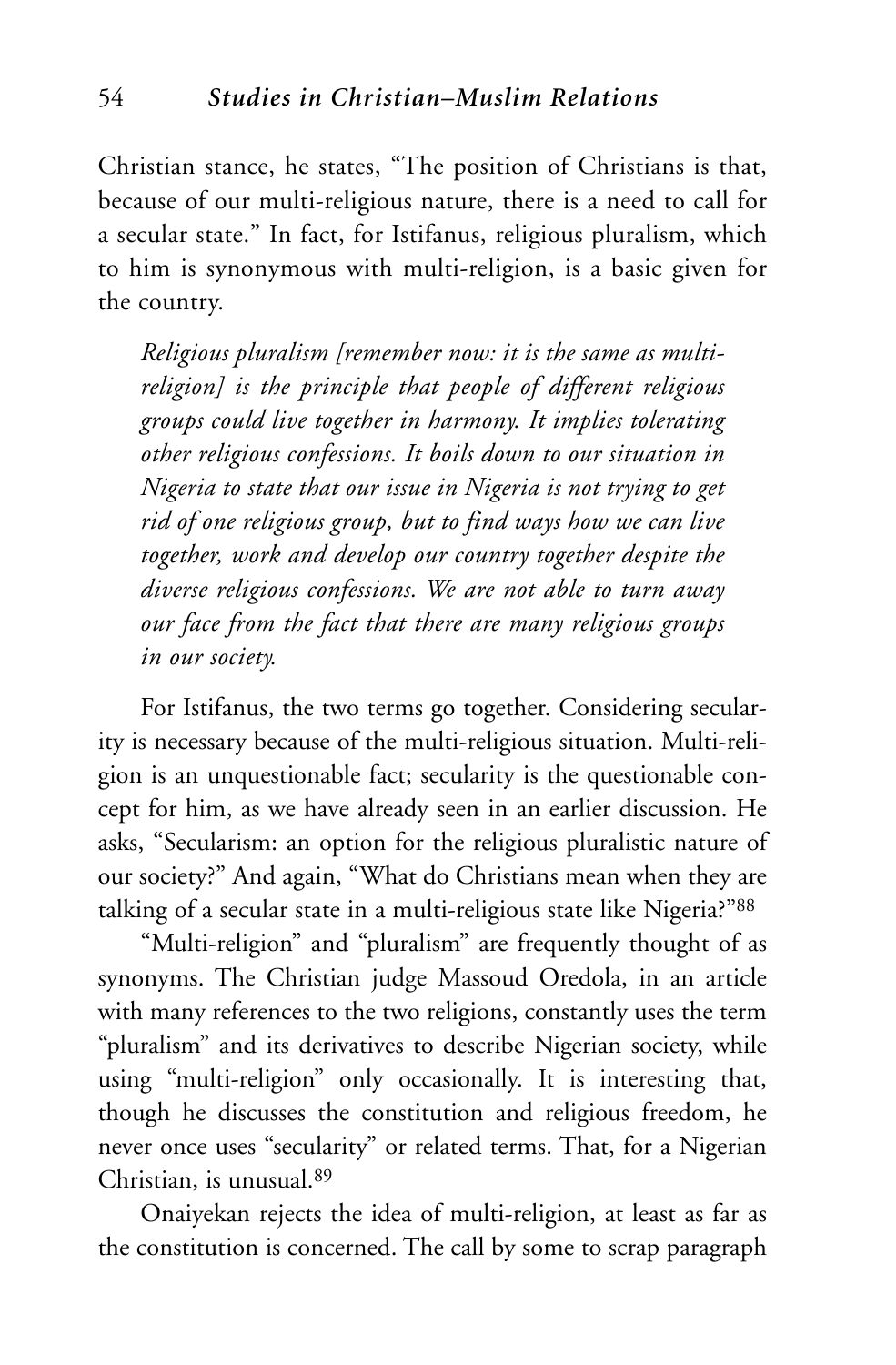10 in the constitution and to declare Nigeria a multi-religious state "would only compound the problem," he advised. His reasons?

*The example and experience of other nations that have tried to practice the multi-religious model is not encouraging at all. You would have to determine which religions are to be given official status and what amount of support would each have to enjoy. Within the Nigerian context, you can imagine what a great confusion and controversy that will lead to. It is my strong conviction that the formulation of paragraph ten is still the right one, even though we may need to specify a bit more what it exactly entails.*<sup>90</sup>

### ▲ *Theocracy Rejected*\_\_\_\_\_\_\_\_\_\_\_\_\_\_\_\_\_\_\_\_\_\_\_\_\_\_

Christians sometimes accuse Muslims of wanting to establish a theocracy. Caleb Ahima, the current TEKAN General Secretary, asserts it plainly without any attempt to defend the charge: "Recent fundamentalist movements in northern Nigeria seek to bring about a revival of the theocratic state."91 Tsado, in his interview with Christian leaders that constitutes Appendix 3, raised the question, "How realistic is it for us to attempt a theocracy in Nigeria, whether Islamic or Christian?" Ishaya Audu suggested that it would be the quickest way to destroy the country. He expressed surprise to find "supposedly responsible Muslim leaders advocating theocracy." Experience in various Muslim countries is that "no amount of theocracy would make for peace in any country." Audu pretty well represented the entire group. Theocracy is the opposite of the separation of "religion and government" and of secularity. All the interviewees found it unrealistic. It has never been successful anywhere. Yet, "this is where the Muslims are pushing us to!" It will mean splitting the country. In fact, Obadiah Tebu asserts, this is the point of antithesis between the two religions, the point where they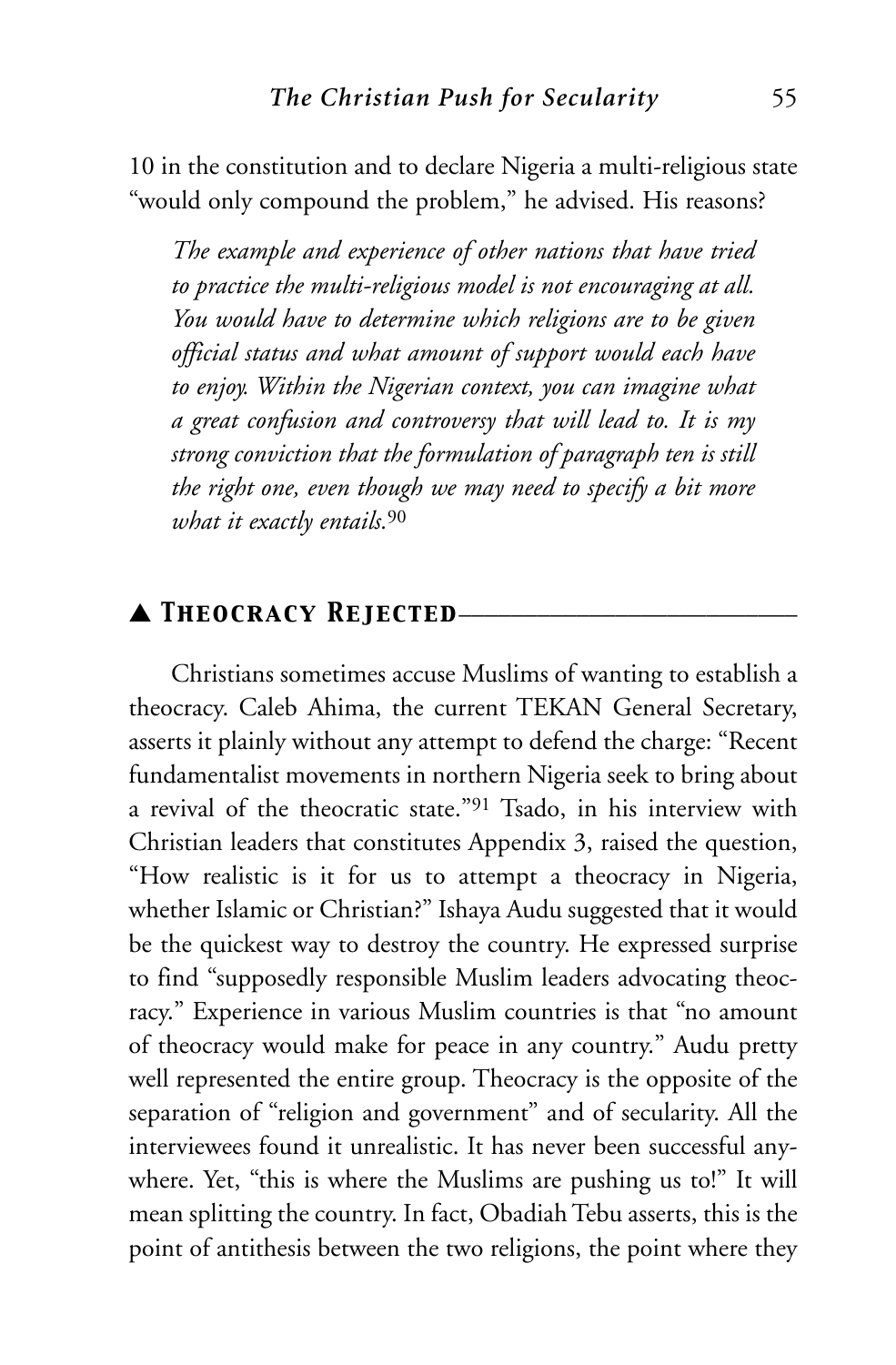are at loggerheads with each other. Christopher Abashiya warns that toying with theocracy amounts to playing with fire. Besides, according to Engineer Salifu, "there isn't such a thing as a Christian [or Muslim] nation anyway." "The Muslims might as well forget the idea. We should learn to stay and grow together."

Mike Ikhariale recalls, as already stated earlier, that the expectation at the time of independence was that Nigeria "would be a secular republic and not a theocracy as some of our Taliban brothers are now imposing on us."92 U. D. Anyanwu, in his foreword to Aguwa's *Religious Dichotomy in Nigerian Politics*, identifies this issue as Aguwa's central concern. Both agree with Tebu: "The fundamental issue" is that of "secularity versus theocracy." This is where the rubber hits the road. "It is an issue that deserves careful handling by scholars and others who value the ultimate emergence of a just and united Nigeria."93

Ilesanmi declares "the logic of theocracy frighteningly simple." Among his objections is his understanding that it leaves "little or no realm of common grace by which the affairs of everyday life may be ordered by people of different convictions." While there is good reason to allow public space for religion, it should not be at the cost of a "dogmatic…authoritarian approach."94

Chief Rotimi Williams, one of Nigeria's legal luminaries and a member of the Constituent Assembly of the 1970s, explained that the object of the Assembly "was to work out a formula whereby all the peoples of Nigeria can live together in harmony." Failure to maintain that solution, he insisted, will only lead to national frustration. "The way forward," he added, "is to stick to that solution." That solution is "a secular state in accordance with the provisions of our constitution. It cannot be otherwise, unless there is a forcible imposition of Islam on this country." "The only way to build a united Nigeria is to explore ways of living together in one country with the liberty of every individual to practice and propagate the religion of his choice."95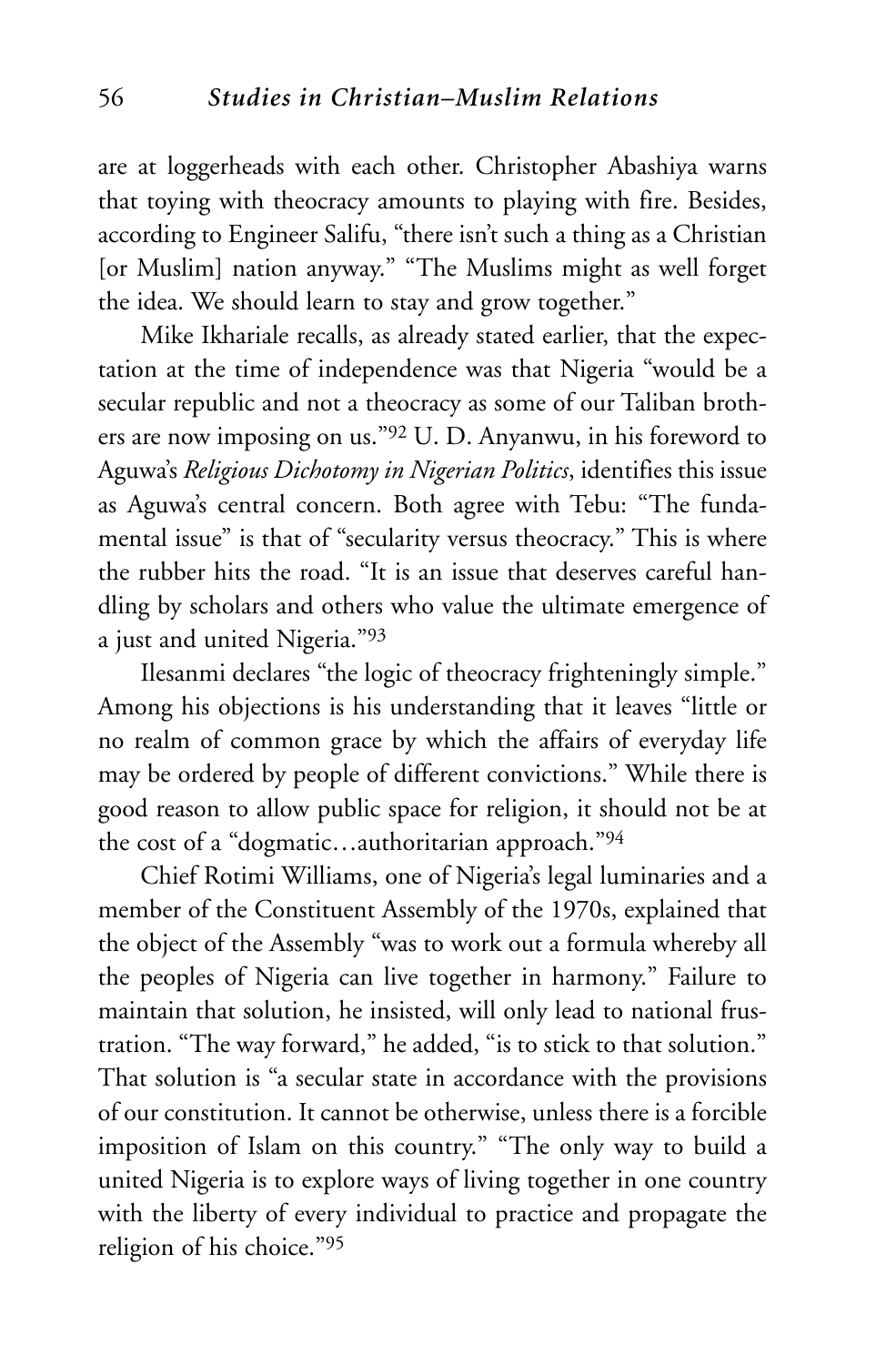The big question is, of course, who is preventing that? Why does that have to be explored? With all parties talking democracy, such liberty should be natural. Where then is the roadblock and who is manning it?

## ▲ *Postscript Quotes* \_\_\_\_\_\_\_\_\_\_\_\_\_\_\_\_\_\_\_\_\_\_\_\_\_\_\_

I end this chapter with a few random but relevant closing quotes.

*One principle is certainly operative: Muslims will not work out their destiny alone and in isolation. In no place in the country can they avoid interaction with non-Muslims, for the most part Christians, and that in a society which is not regulated by Christian principles but by secular cultural and market forces (Joseph Kenny, a Catholic scholar who spent most of his active years in Nigeria).*<sup>96</sup>

*Make no mistake about it: This is a secular country. When we say Nigeria is a secular state, it is the human beings that make it secular. We can all agree today to say Nigeria should no longer be a secular state. Nobody should force anybody to worship anything in a secular state (Fred Okoror and Clifford Ndujibe).*<sup>97</sup>

*Nigeria really needs to distinctly separate Islam and Christianity from the affairs of government. Matters of religion are very individually private matters. Religion has no place in governance…These [riots] are just distractions from the urgent work of fighting poverty…which is…the urgent work at hand. Spirituality, which is a personal and private matter, has become the camouflage and cover for political leadership that is bereft of useful and productive ideas. Nigeria's political class must stop covering their complete inep-*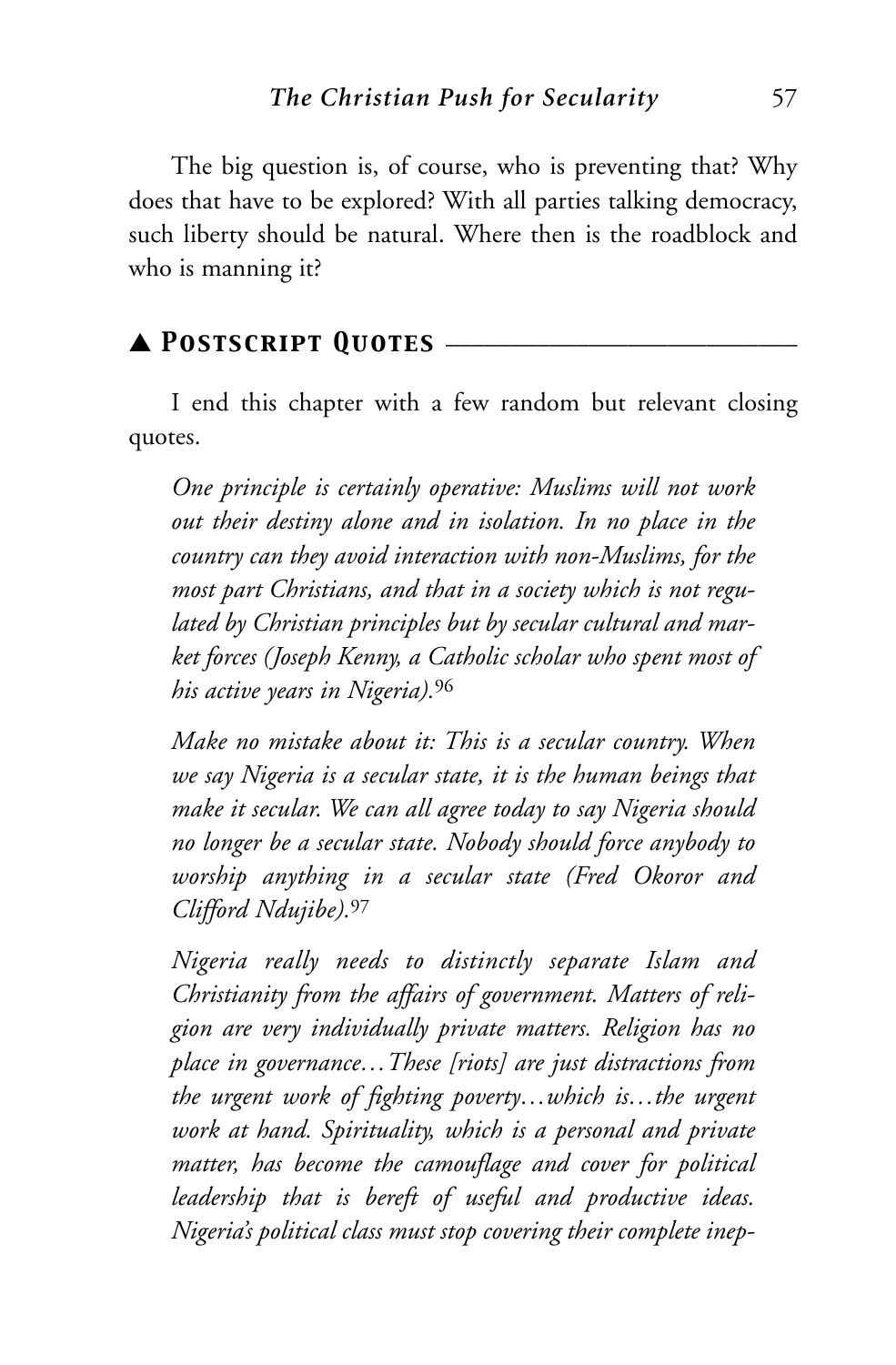*titude and volcanic capriciousness that is so frequently displayed by these vacuously depraved charlatans currently at the helm (P. Adujie).*<sup>98</sup>

*The notion of a secular state is not only a positive cultural value, but precisely the best remedy against secularism. For it allows religion to do its job properly, the job of ensuring that men and women never lose sight of their eternal destiny. It also allows religion to exercise that very positive role where necessary in restraining the state if it is tempted to overstep its proper limits and become a tyrant (J. J. White).*<sup>99</sup>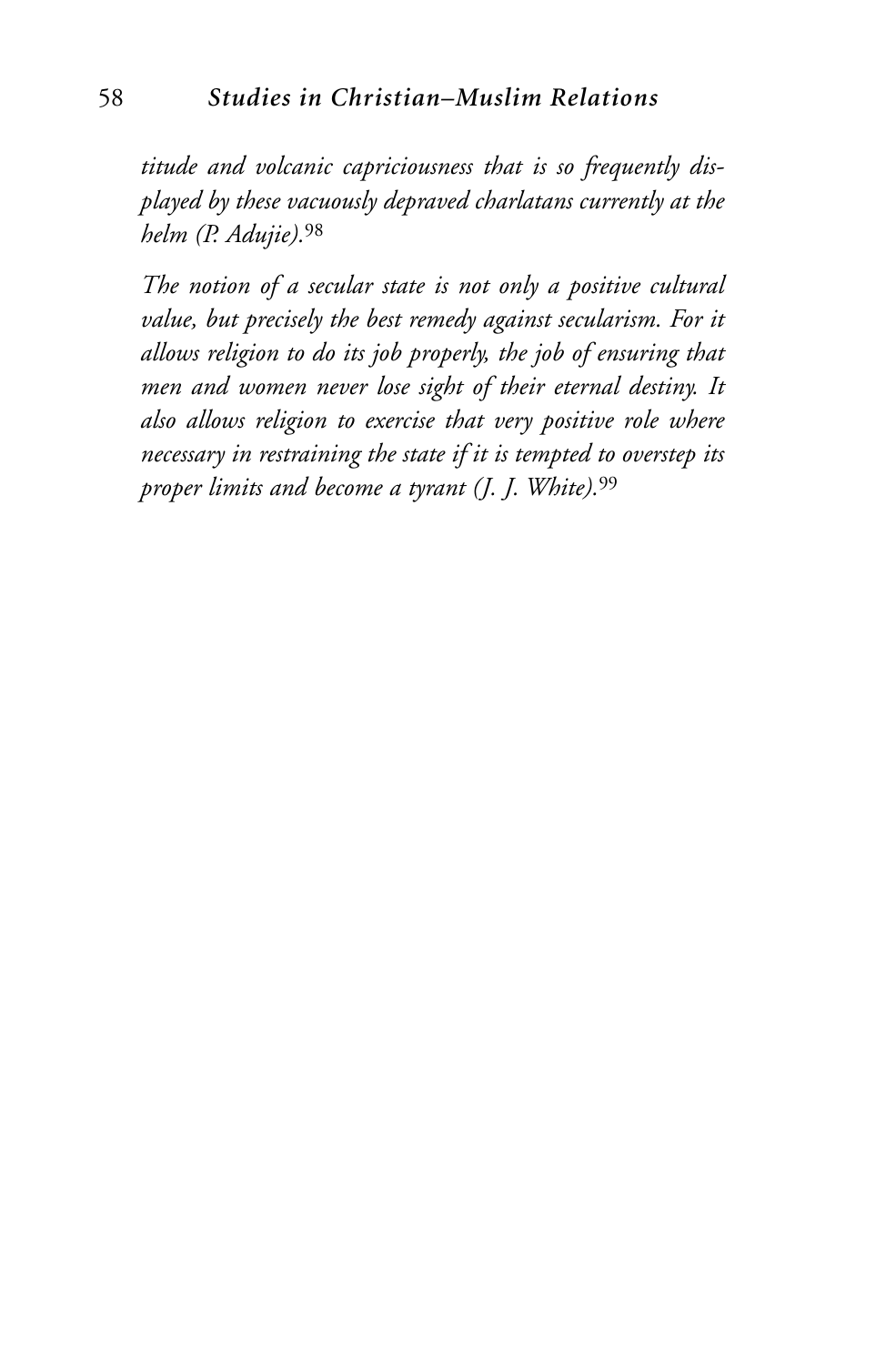#### ▲ *Notes* \_\_\_\_\_\_\_\_\_\_\_\_\_\_\_\_\_\_\_\_\_\_\_\_\_\_\_\_\_\_\_\_\_\_\_\_\_\_\_\_\_

<sup>1</sup> M. Kukah, NS, 10 Nov/93.

2 *NN*, 6 Jul/78.

3 *SS*, 27 Nov/77.

4 Abari, *NS*, 15 Sep/77. P. Okpabi, *NS*, 7 Nov/77. *NS*, 16 Sep/77. J. Boer, 1979, p. 480; 1984, p. 143.

5 It can be argued that this section amounts to overkill and without apparent direction. Remember that this information is also for the benefit of Muslims. I want to give them a complete picture of the range and intensity of Christian ideas on this score.

6 S. Ilesanmi, p. 25.

7 *TC*, 6/88.

8 M. Kukah, *NS*, 10 Nov/93.

9 J. Onaiyekan, 21 June/2000, pp. 3, 6.

10 J. Trimingham, a famous Western scholar of Islam, makes a somewhat similar distinction (1980, p. 125).

11 D. Byang, 1988, pp. 27-29.

12 I concur with Lamin Sanneh's opinion that "it does not change very much to tinker with the notion and break it up into 'secularity,' 'secularism,' and 'the secular.'" L. Sanneh, 1997, p. 222.

13 This material is treated in Monograph 3, Chapter 3.

14 TC, 1/89, p. 22.

15 In Monograph 4 I indicate that throughout all these discussions most participants fail to distinguish these two, a failure that often results in lack of clarity.

16 H. Istifanus, 1995, pp. 48-51.

17 H. Istifanus, 1995, pp. 50-51.

18 He may also have had me in mind. We had several discussions during which I critiqued the secular solution.

19 D. Ihenacho, www.gamji.com/NEWS1310.htm, pp. 5-6.

20 Sulaiman features prominently in both vols. 2 and 4. See Appendix 5, vol. 4.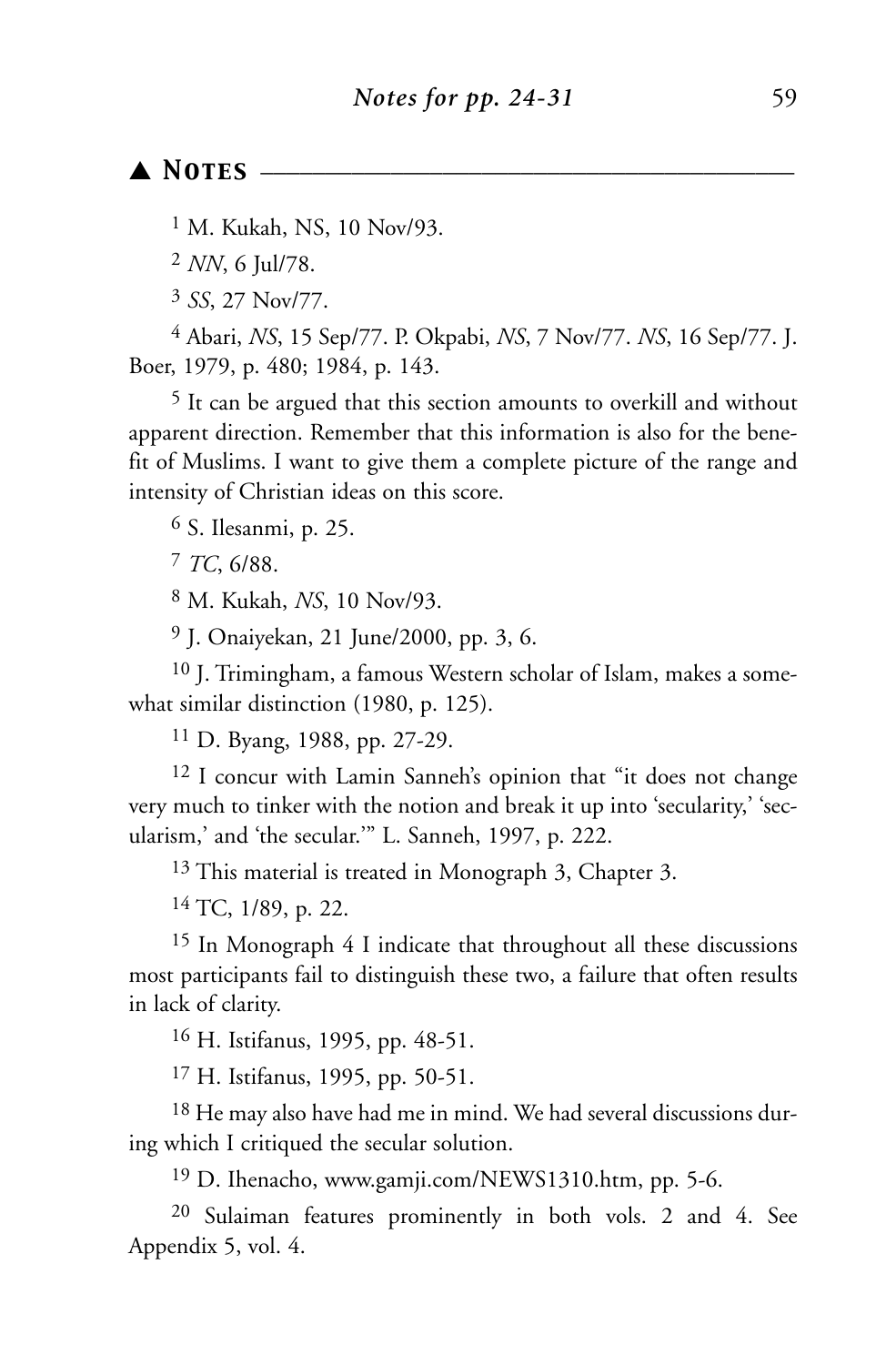- J. Kantiok, p. 298.
- M. Aluko, 25 Dec/2002, p. 2. J. Boer, 3 Mar/2003.

 Ben Murray-Bruce was CEO of Silverbird Production, the enterprise that hosted the event in Nigeria. He was at the same time the Director-General of the government-owned Nigerian Television Authority, allegedly "heavily promoting his private event 'gratis'" (M. Aluko, 25 Dec/2002, p. 1).

M. Aluko, 25 Dec/2002, p. 6.

- J. Boer, see entries in Bibliography and *Companion CD*.
- J. Takaya, p. 120.
- O. Adigwe, 2003.
- M. Oredola, 25 Dec/99.
- S. Olesanmi, pp. 25-26.
- J. Takaya, p. 120.
- J. Kantiok, pp. 408-410.
- J. Takaya, pp. 118-120.
- I. Musa, 22 Feb/2000.
- D. Mang, 27 June/2001.
- O. Onabu, 24 Jan/2003.
- C. Coffie-Gyamfi, 17 Nov/2004.
- M. Ene, www.gamji.com/NEWS1247.htm.
- President Obasanjo, 30 May/2003.
- J. Adama, 18 Jan/2000.

 *Newswatch*, 26 Apr/2004. Awolowo was one of Nigeria's architects, a Christian and Premier of the former Western Region in Nigeria.

C. Onyekamuo, 27 Feb/2003.

- E. A. Adegbola, 1977, p. 3. Appendix 6.
- T. Falola, p. 76.
- H. Istifanus, 1995, pp. 50-51, 54.
- Kolawole, 5 Jan/2000.

 M. Ikhariale, www.gamji.com/NEWS1651.htm. Monograms 6 and 7 will examine whether or not these laws were or are as secular or free of religion as is often claimed. Some may be in for a surprise.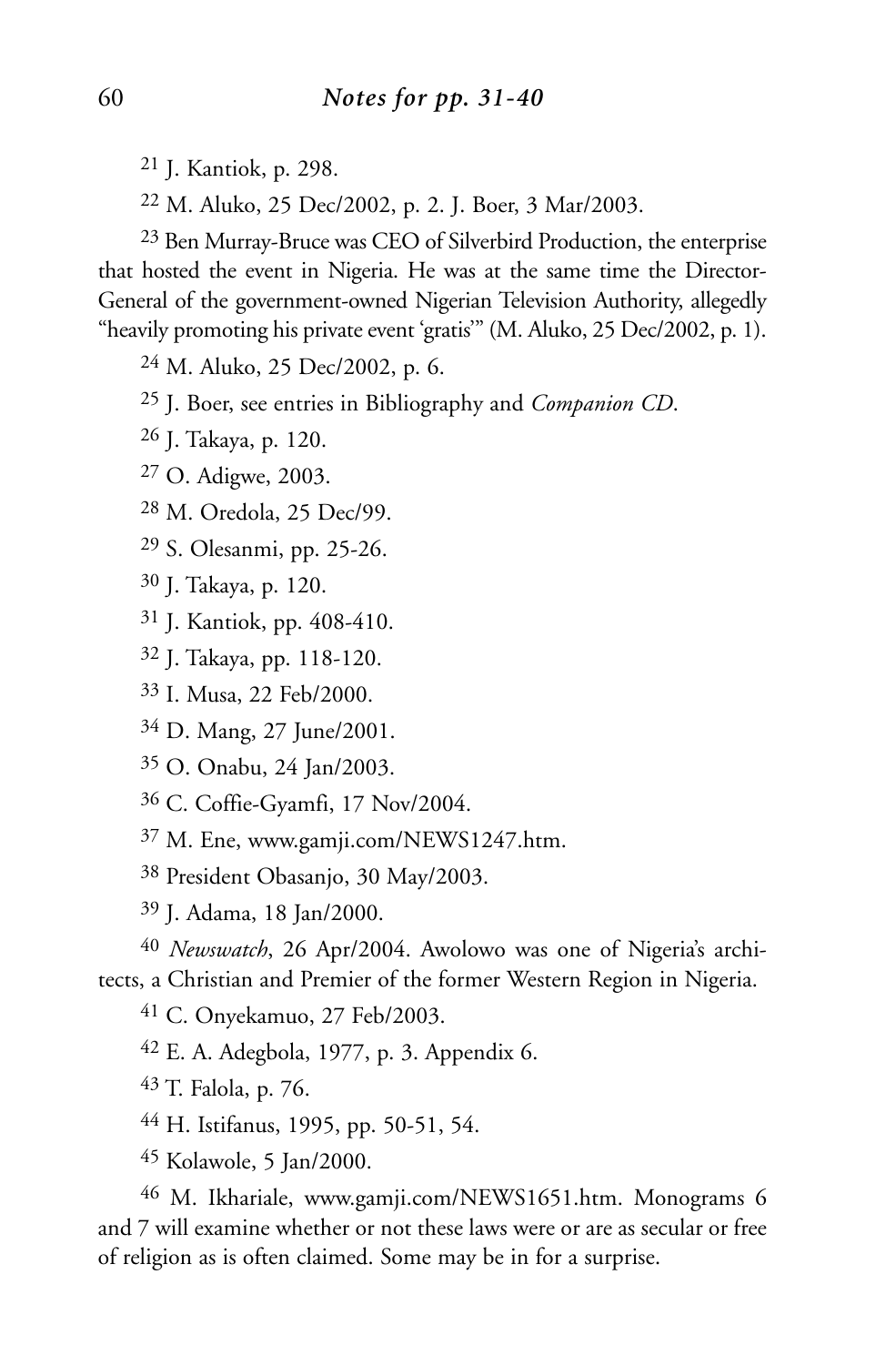NIPSS, p. 7.

 That, of course, has always been secularism's classic affliction: blindness to its own faith-based partiality and to its own proud assumptions of the myths of neutrality, objectivity and universality.

J. Boer, 2003, pp. 50-55.

 Such precautions are not very useful where names are often strong indications of both factors, as are body build, dress and even the English accent. Not all CAN members adhere to this policy. We will see below that the Pentecostals aggressively sought appointments for its shortlisted members.

*Leadership*, p. 14.

See J. Boer, 2003, pp. 55-63.

 CAN, 17 June/92. The suggestion is somewhat akin to the popular American saying that the Episcopalian (Anglican) Church is the Republican Party at prayer!

Letter, 18 Nov/92.

National Youth CAN, 1987, p. 16.

 Is it really necessary to point out the embarrassing inaccuracy of this claim?

 *Towards the Right Path*, pp. 45-47. For "the sources of bitterness" I refer you to Monograph 3.

*Towards the Right Path*, p. 54.

J. Mambula, 27 July/1991.

TEKAN, Communique, 2001.

*Guardian*, 20 Nov/88.

 M. Kukah, *Religion*, pp. 228, 249. He borrowed from an interview in *This Week*, Apr/87, p. 20.

J. Tsado, *TC*, 5/87, p. 10.

 J. Onaiyekan, 1988, p.3. Quoted in M. Kukah, 1994, pp. 228, 249, endnote 82.

M. Kukah, 1994, pp. 227-228, 243.

M. Kukah, *NC*, 7 Jun/94; NS, 27 Nov/95.

M. Kukah, *Religion*, p. 228.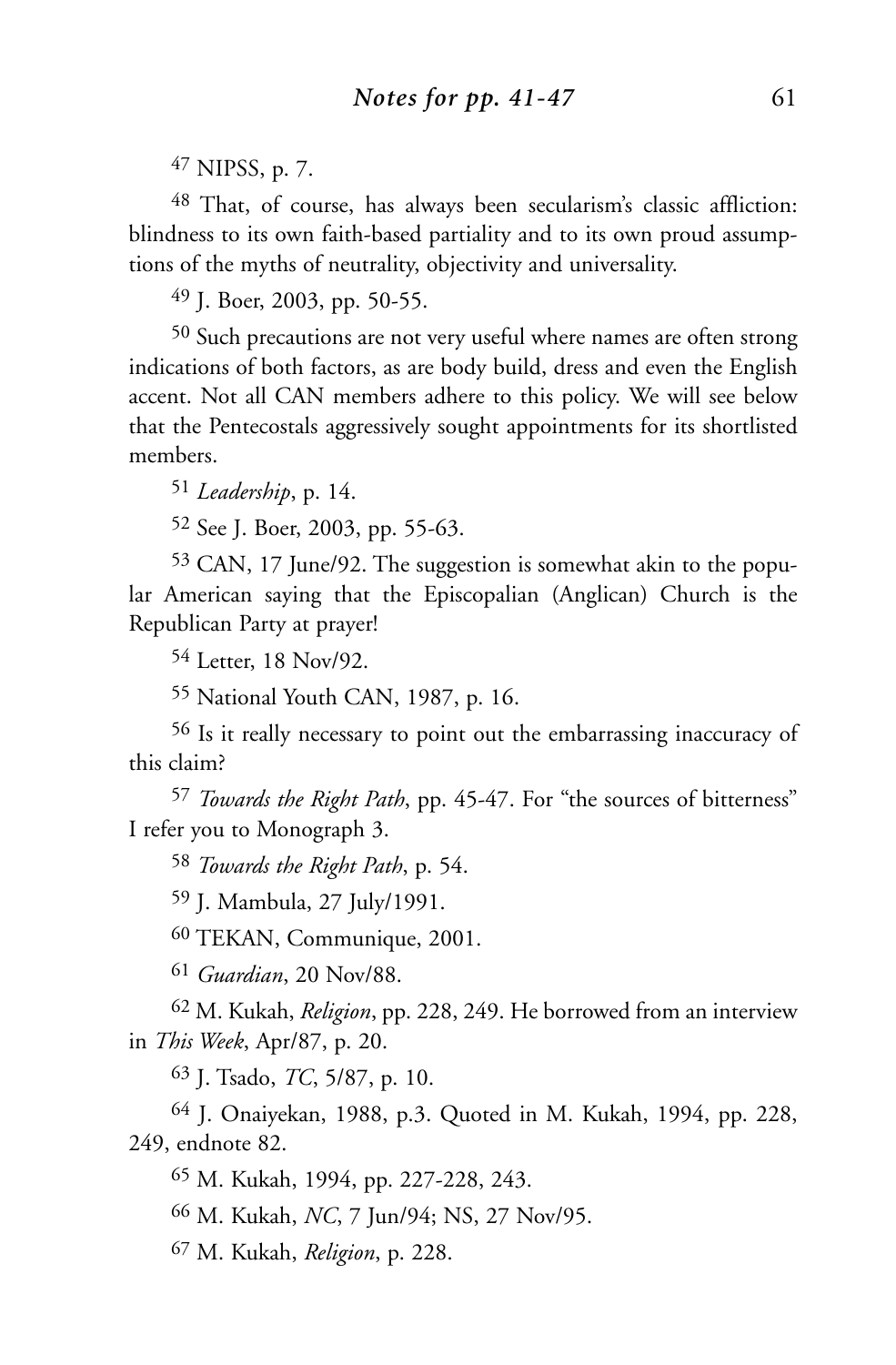J. Aguwa, pp. 4-5, 23.

 J. Aguwa, p. 27. Quotation within the quote is from D. D. Basu, *Commentary on the Constitution of India*, vol. 2. Calcutta: Sarken, 1965, 5th ed., p. 155.

J. Aguwa, p. 7.

J. Tsado, *TC*, 5/87.

 After a prolonged illness, Sabiya passed away in April, 2004, at the very time I was working on this chapter. I have dedicated this volume to his memory.

T. Falola, p. 82.

W. Sabiya, "The Draft Constitution," pp. 5-6. Appendix 4.

 W. Sabiya, "The Constituent Assembly," p. 6. Appendix Monograph 6.

 Quoted from G. C. Kozlouski, *The Islamic Quarterly*, Jul-Dec/74, pp. 36-37.

S. Ilesanmi, pp. 25-26.

CAN, TC, 1/89, p. 22.

*CC*, 14 Jan/2001.

E. A. Adegbola, 1977, p. 5. Appendix 6.

 M. Kukah, NS, 10 Nov/93; NC, 7 June/94. The Muslims' own side of this story is explained in Monograph 4.

 M. Kukah, NS, 10 Nov/93; 1993, p. 228. Quoted from Bola Ige, "Religious Freedom and the Nigerian Constitution," in P. Clarke and I. Linden, *Islam in Modern Nigeria* (Kaiser: Grunewald, 1984), p. 177. For another summary see Falola, pp. 75-76.

J. Onaiyekan, 21 June/2000, p. 4. Appendix 1.

D. Ihenacho, pp. 5-6.

J. Bamigboye, 2000, p. 1.

*TC*, 1/89, p. 22.

M. Ikhariale, p. 4.

H. Istifanus, 1995, p. 50. Appendix 5.

M. Oredola, 25 Dec/99.